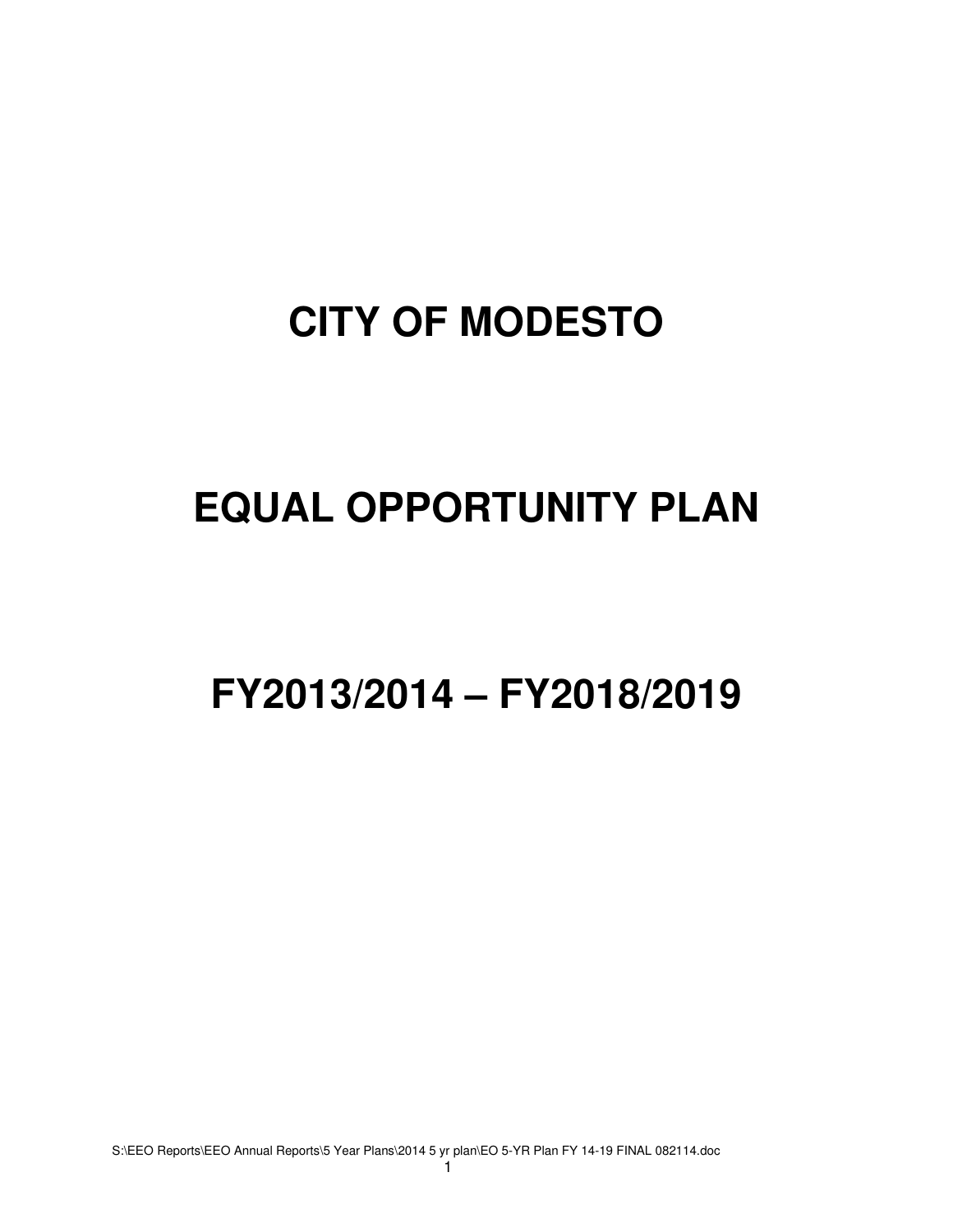# **Table of Contents**

## **Executive Summary**

- **I. Background**
- **II. Introduction**
- **III. Equal Opportunity Policy Statement**
- **IV. City Policy Against Harassment and Discrimination**
- **V. Dissemination of Policy Statement A. Internal Dissemination of Policy B. External Dissemination of Policy**
- **VI. Assignment of and Responsibility for the Equal Opportunity Plan**
- **VII. Complaint Procedure**
- **VIII. Workforce Analysis Minority Population of the Labor Area**
- **IX. Utilization City-Wide EEO-4 Categories**
- **X. Utilization Analysis** 
	- **A. Anticipated Expansion, Contraction and Turnover of the City Workforce**
	- **B. Purpose and Basis of Utilization Analysis**
	- **C. City-Wide Workforce Data and Census Data by EEO-4 Category**
- **XI. Underutilization Underutilization by EEO-4 Category City Workforce**
- **XII. City of Modesto Equal Opportunity Plan Standards** 
	- **A. Utilization Analysis**
	- **B. Plan Monitoring**
	- **C. Information on Plan and Progress**
	- **D. Recruitment and Selection**
	- **E. Training**
	- **F. Identification and Correction of Potentially Discriminatory Systems**
	- **G. Promotions**
	- **H. Community Relations**
	- **I. ADA Compliance**
	- **J. Audit of Departmental Progress**
- **Exhibit A Policy Against Harassment and Discrimination**
- **Exhibit B Complaint Procedure**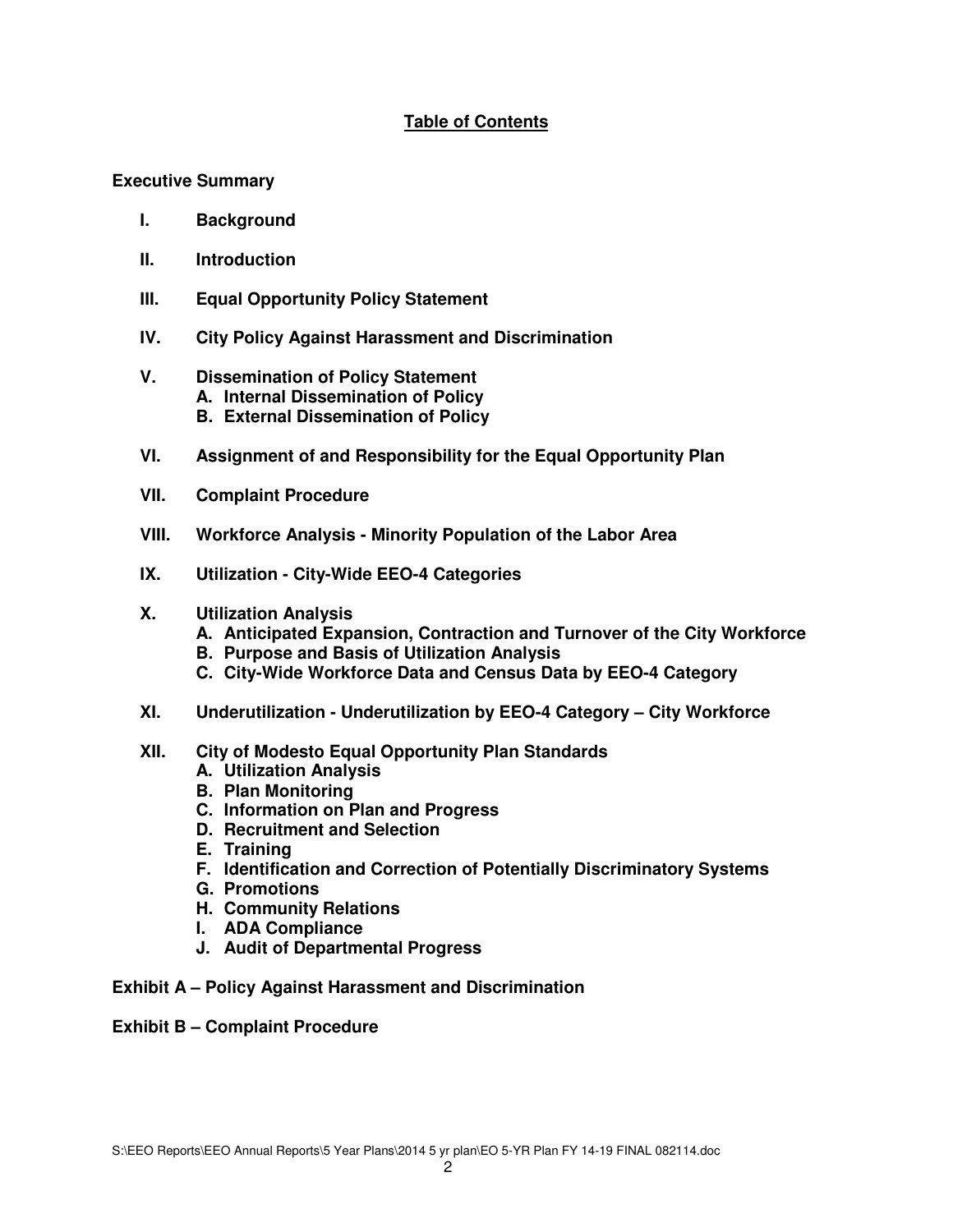## **EQUAL OPPORTUNITY PLAN**

## **EXECUTIVE SUMMARY**

#### **FISCAL YEAR 2014-2019**

This document represents the City of Modesto's Equal Opportunity Plan (five year) for fiscal years 2014 through 2019. Described within this plan are the City's policies and plans which have been developed in accordance with existing laws in an effort to ensure that minorities, women, disabled individuals and members of other groups are afforded equal opportunity to compete for, obtain, and retain City employment. Included with this Plan as Exhibit "A" is the City's Policy Against Harassment and Discrimination, which is a key tool in helping create and maintain a workplace which values and respects all employees. The City is fully committed to the effective implementation of the Equal Opportunity Plan, and to continued progress toward the achievement of a workforce that is representative of, and reflects, the local labor market. The City's Equal Opportunity/Disability Commission is confident that the City can continue to recruit and retain qualified candidates and achieve full utilization of women, minorities, the disabled, and other protected groups.

State "Proposition 209" requires that the City of Modesto not discriminate against or grant preferential treatment to, any individual or group on the basis of race, sex, color, ethnicity, or national origin in the operation of public employment or public contracting. The City is in compliance with Proposition 209, and is committed to the principles of equal opportunity and non-discrimination in all employment practices. The City will continue to recruit from all segments of the labor market and will continue to actively recruit women, minorities and disabled individuals.

## **I. BACKGROUND**

The Federal Equal Employment Opportunity Act of 1972 made Title VII of the Civil Rights Act applicable to local governments and brought them under the jurisdiction of the Equal Employment Opportunity Commission. The Commission's previously issued Guidelines on Employee Selection Procedures and on Sex Discrimination then became applicable to the City of Modesto. Re-emphasizing their commitment to equal employment opportunity, the Modesto City Council approved the creation of an Affirmative Action Commission on April 7, 1987. This Commission is composed of representatives of the community and is charged with advising the City Manager and City Council on the development and implementation of the Equal Opportunity Plan for the City. Believing that a new name would more accurately reflect its mission, the Affirmative Action Commission recommended their name be changed to the Equal Opportunity/Disability Commission, which was approved by a City Council resolution on March 3, 1998.

Under Resolution 72-1028, the City of Modesto established its Affirmative Action Plan. In accordance with Federal Regulations 49, Part 23, Section 23.45, the City of Modesto established a policy to provide an equal opportunity for the participation of licensed minority and female contractors in all aspects of bidding, contracting and performing work that is financed by the Home Investment Partnership Act (HOME), Community Development Block Grant (CDBG) and Rental Rehabilitation Program (RRP).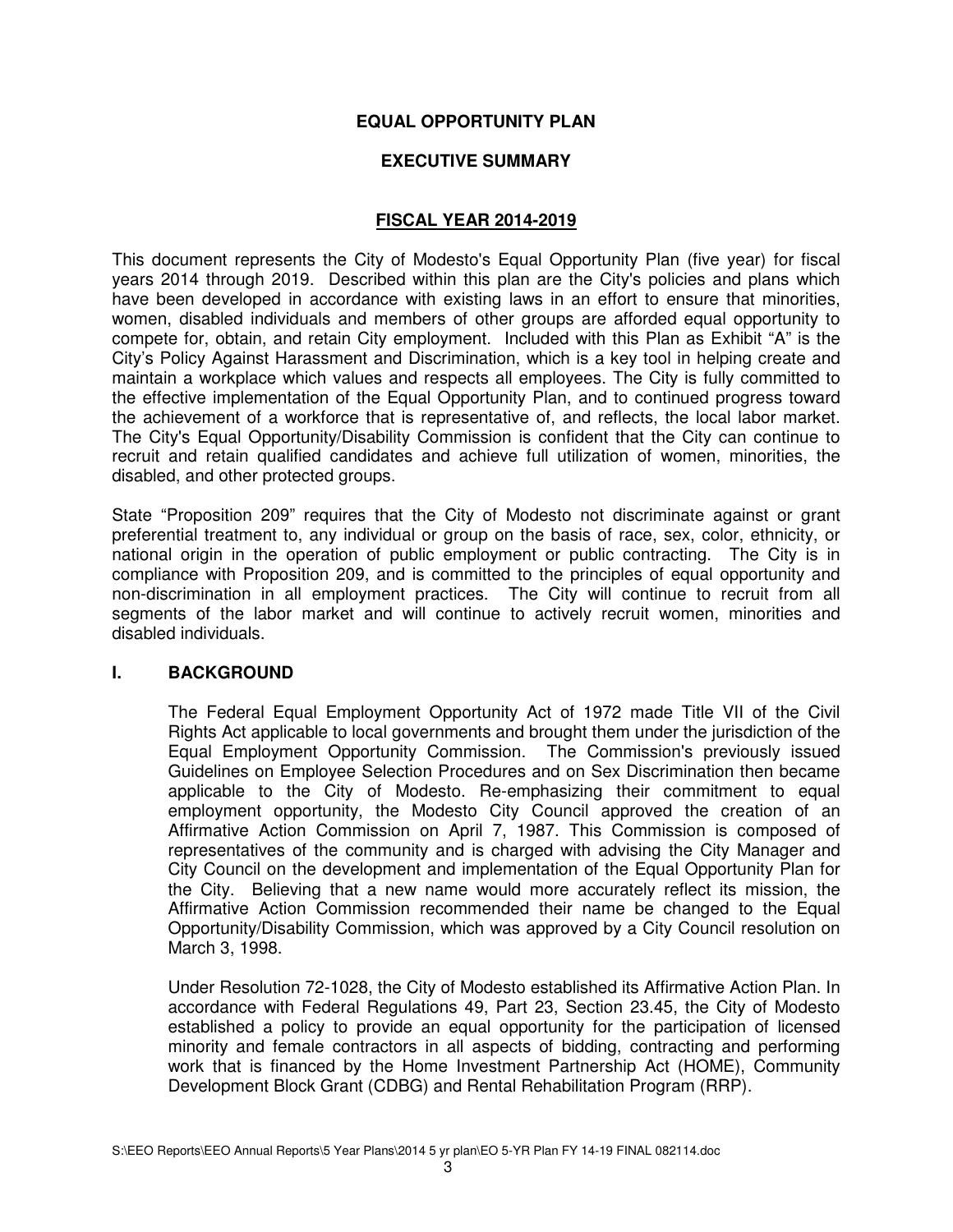On January 21, 1992, under Resolution 92-42, the City of Modesto established a policy to provide any qualified individual with a disability with assistance, services or benefits that are effective in affording equal opportunity to obtain the same result, to gain the same benefit, or to reach the same level of achievement as that provided to others; established a policy not to aid or perpetuate discrimination against a qualified individual with a disability by not funding any agency, organization, or person that discriminates on the basis of disability; and established a policy to make reasonable accommodations to the physical or mental limitations of qualified applicants or employees with disabilities, including job restructuring, part-time or modified work schedules, acquisition or modification of equipment or devices, the provision of readers or qualified sign language interpreters, and other similar actions, in accordance with the Americans With Disabilities Act of 1990.

With the passage of Proposition 209, the City reviewed its employment policies, affirmative action policies and other relevant policies and procedures and amended them as necessary to comply with Proposition 209. As part of that compliance effort, the City retitled the Affirmative Action Plan to Equal Opportunity Plan and clarified that the goals in the plan are targets, not fixed goals. The current plan eliminates goals and objectives and replaces them with utilization analysis.

## **II. INTRODUCTION**

The Equal Opportunity Plan is a tool developed to assist in the implementation of the City's Equal Opportunity Policy. The document outlines overall City objectives, assigns specific responsibilities, and provides a system to monitor and measure progress. It provides for positive steps to correct underutilization and inequities in areas of employment and contract bidding. The utilization analysis and data contained in the document are planning objectives for City officials to strive to achieve.

City department directors, managers, and supervisors are responsible for insuring that all employees under their supervision have access to this Plan. New employees receive a full explanation of the employee's responsibilities and rights under the plan during new employee induction.

Bi-annually, the City's Human Resources Department will prepare the EEO-4 report to assess the City's progress. The bi-annual report will assist the City to determine progress on the basis of employment decisions or actions. While the review cannot ensure compliance, it will assist with progress through the improved utilization in the City's workforce of various ethnic groups and women. The report is one tool to evaluate whether the City's recruitment, hiring and retention practices are equally available to all candidates. It will also show progress toward achieving a workforce that is representative of the labor market, and may assist in identifying areas of under utilization where current practices are not fully effective.

It is the City's goal that all individuals have the realistic opportunity to achieve a place in the work force that meets their interests, qualifications, and capabilities. The City has an ultimate goal to develop a City work force that is representative of the labor market in the community it serves. The utilization analysis information presented in this plan is to assist in identifying areas where the City workforce does not reflect the current labor market and where additional recruitment efforts may be necessary to reach all potential candidates. The City clearly understands that achieving a workforce which represents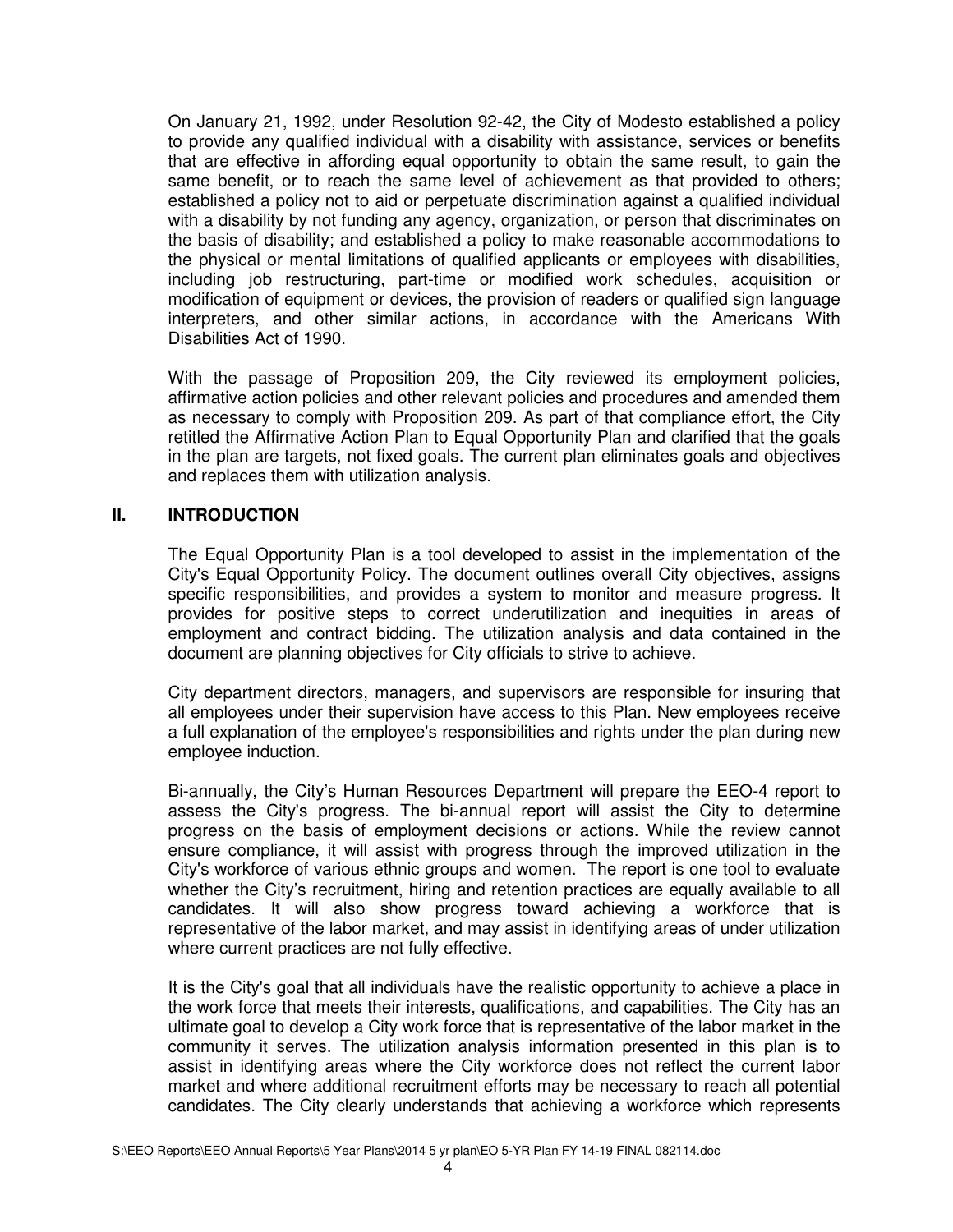the labor market depends upon the availability of qualified and interested applicants, the availability of hiring and promotional opportunities, the use of merit practices, and the availability of revenue to support the level of services and activities currently provided by the City. The overriding objective is to provide each person with a realistic opportunity to develop and succeed according to his or her potential.

In adopting this Equal Opportunity Plan the City Council calls for the full cooperation of all managers and employees to carry out the Plan responsibilities in order to make "equal employment opportunity" a reality in the City of Modesto. We choose to embrace diversity as a sound business practice rather than a regulatory compliance matter. We understand that by implementing equal employment opportunity programs, by offering equal employment opportunities to all residents and by developing the abilities of all employees, we improve the service provided to our citizens and strengthen the entire community.

## **III. EQUAL OPPORTUNITY POLICY STATEMENT**

The Modesto City Council is committed to the principles of equal opportunity and nondiscrimination in all employment practices. We fully endorse the policy of equal opportunity and have committed the City of Modesto to provide employees and applicants equal employment opportunities in all departments within the City. The City's Equal Opportunity Plan aims at: identifying and eliminating the effects of any past discrimination; removing any artificial barriers to the employment of women, minorities and disabled persons; developing and implementing employment programs so that the employment of women, minorities and disabled employees at all levels of the City approximates the local labor market; and providing a continuing program of training for all employees.

The City will not participate in discriminatory practices in recruitment, testing, hiring, promotions, training, compensation, layoffs, terminations, or any other conditions of employment based on race, color, ancestry, religion or creed, sex, national origin, marital status, age (40 and above), mental or physical disability (including HIV and AIDS), or perceived disability, medical condition (cancer and genetic characteristics), pregnancy-related condition, sexual orientation, gender identity, gender expression, political affiliation or belief, or Military or Veteran status. Moreover, it is further stated that our non-discrimination policy includes prohibition of harassment (visual, verbal or physical) of an employee based on the conditions enumerated above. Our Non-Retaliation Policy states there shall be no retaliatory discrimination against those who file complaints against the City or because a person may have protested an alleged discriminatory practice and/or testified or participated in a discrimination investigation.

The City is in compliance with Section 504 of the Rehabilitation Act of 1973, as amended, the Americans with Disabilities Act (ADA) of 1990, as amended, and Title VII of the Civil Rights Act of 1964, to the end that no person in the United States shall, on the basis of proscribed grounds, be excluded from participation, be denied the benefits, or be otherwise subjected to discrimination under any program or activity in which the City receives Federal financial assistance. Further the City is in compliance with all state laws and regulations prohibiting harassment and discrimination.

In addition, the City is in compliance with the Uniformed Services Employment and Reemployment Rights Act (USERRA), which protects the job rights of individuals who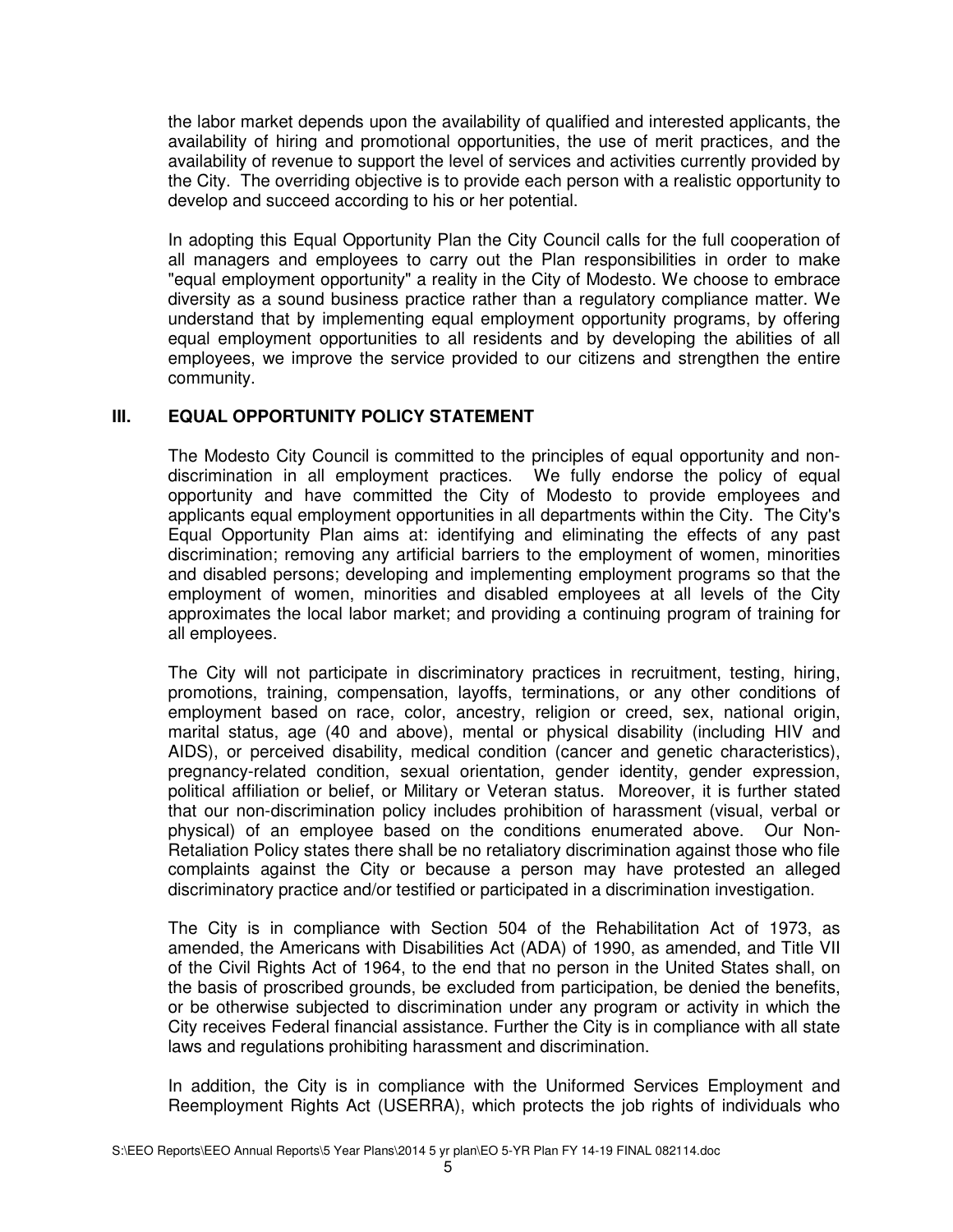voluntarily or involuntarily leave employment positions to undertake military service or certain types of service in the National Disaster Medical System.

The City Manager is responsible for the implementation of the Equal Opportunity Plan. The plan includes goals and a monitoring system to measure progress. An active effort will be made to recruit women, minorities and disabled individuals for all employment opportunities within the City.

## **IV. CITY POLICY AGAINST HARASSMENT AND DISCRIMINATION**

It is the policy of the City of Modesto that harassment is unacceptable and will not be tolerated. Further, it is the policy of the City of Modesto to treat its citizens, customers and employees with respect and dignity and to strive to provide a working environment free of discrimination and harassment. This policy applies to all employees, officials, agents and volunteers, and all non-employees who have contact with employees during working hours (See Exhibit A).

## **V. DISSEMINATION OF POLICY STATEMENT**

 The City of Modesto disseminates its equal opportunity policy through the following methods:

- A. Internal Dissemination of Policy
	- 1. All City department directors are informed of the intent of the Policy and their individual responsibility for its implementation.
	- 2. The Policy is disseminated to City employees annually.
	- 3. The Policy and related activities are highlighted in City publications.
	- 4. All new employees are informed of the policy at the time of induction.
	- 5. All employee organizations are informed of the City's policies and commitment, and their cooperation is requested. A non-discrimination clause is included in all memoranda of understanding and all contractual provisions are reviewed to ensure they are non-discriminatory.
	- 6. The Policy is posted in City facilities and the City's Intranet site.
- B. External Dissemination of Policy
	- 1. The Policy is incorporated into all job announcements.<br>2. The Policy is posted on the City's web site.
	- The Policy is posted on the City's web site.

#### **VI. ASSIGNMENT OF AND RESPONSIBILITY FOR THE EQUAL OPPORTUNITY PLAN**

Each member of Management is responsible for furthering of the Equal Opportunity Plan in all phases of the City's employment practices.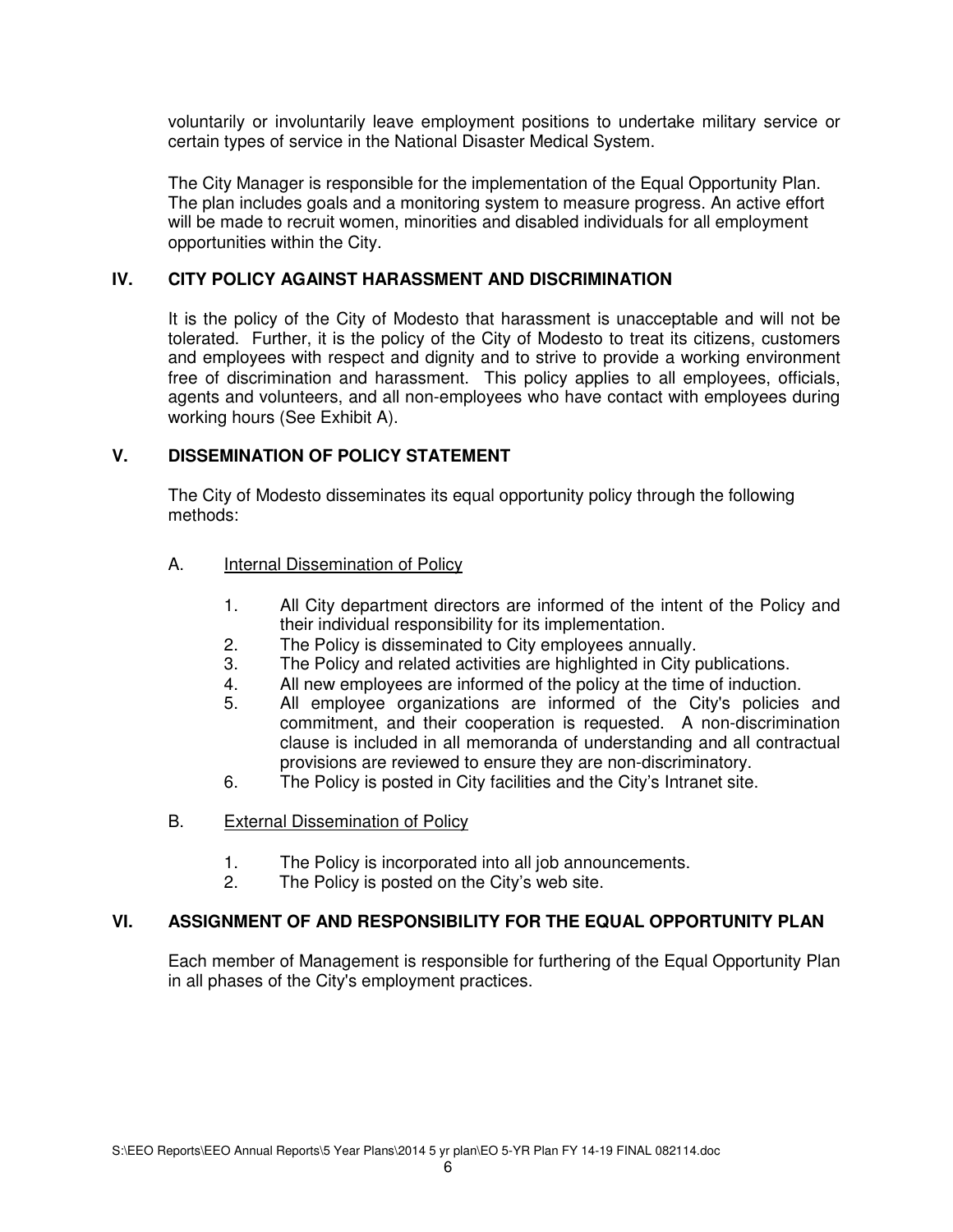Below is the description of the specific duties and responsibilities of the various City officials in the Equal Opportunity efforts:

- **The City Council** is responsible for the adoption of the City's Equal Opportunity Plan. The Council also provides a forum for public awareness of the City's plan and periodically reviews plan results.
- **The City Manager** is responsible for the City's personnel policies and for insuring discrimination-free processes. The City Manager will establish a positive tone to encourage department directors and other appointing authorities to make equal employment opportunities a part of their hiring decisions. The City Manager will monitor results and report progress to the City Council.
- **The Equal Opportunity/Disability Commission** is a citizen's body that advises the City Manager and encourages Equal Opportunity in the City of Modesto. The City Council shall appoint eleven (11) Equal Opportunity/Disability Commissioners for a four-year term. Members shall not be City employees, and shall as a group, include members of protected classes including females, minorities, the disabled, and workers over 40 years. Members should have a background evidencing community involvement, understanding of business and employment practices, and awareness of the objectives and methods of equal employment opportunity.

The Commission is governed by its Rules of Procedures, initially adopted by the City Council, and which may be amended from time to time by the Commission.

The duties of the Equal Opportunity/Disability Commission are:

- 1. To advise the City Manager and the City Council in matters that relate to equal employment opportunity.
- 2. To review the practices and procedures of the City that relate to equal employment opportunity.
- 3. To review Workforce Analysis as provided by staff; to provide input and review data utilized in the analysis.
- 4. To review Utilization Analysis of job groups and equal opportunity progress report.
- 5. To recommend revisions to the Equal Opportunity Plan and review the accomplishments of the City of Modesto in achieving a workforce that is representative of, and reflects the local labor market.
- **The designated Equal Opportunity Officer** has the responsibility for the implementation of the Equal Opportunity Plan, and to:
	- 1. Develop policy statements, Equal Opportunity programs, internal and external communication techniques and monitoring systems for the Equal Opportunity Plan.
	- 2. Identify problem areas and assist managers in arriving at solutions to problems.
	- 3. Determine whether the City has made progress toward achieving a workforce that is representative of, and reflects, the local labor market.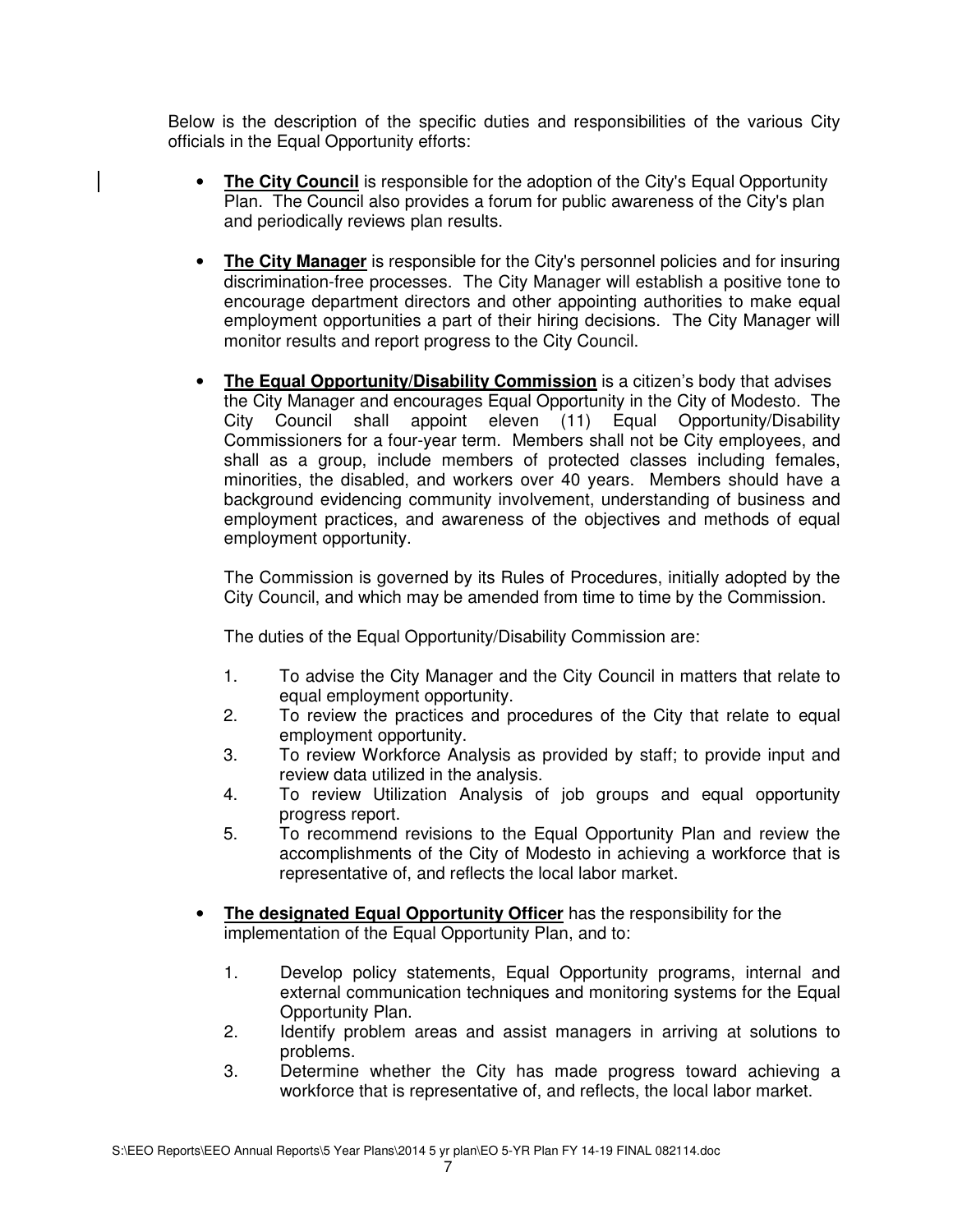- 4. Work with the Equal Opportunity Analyst who investigates complaints of harassment and discrimination and coordinates with specific agencies.
- 5. Serve as liaison between the City, private and public employment services and community groups for the recruitment of minorities, women, and members of the disabled community.
- 6. Review and conduct periodic audits of hiring, promotion, and disciplinary actions to ensure that they are non-discriminatory.
- **The City Attorney's Office** has the responsibility for receiving, reviewing, investigating and responding to complaints of harassment and discrimination.
- **Department Directors** are generally the "appointing authority" in City government. They are responsible for hiring decisions, promotions, disciplinary actions and insuring that City and departmental personnel policies are enforced. They are responsible for their departments' employment decisions.
- **The Director of Human Resources** is responsible for administering and maintaining a personnel system in which equal employment opportunity can become a reality. Specifically, the Director of Administrative Services is Specifically, the Director of Administrative Services is responsible for recruitment and selection efforts, training, and any other matters of employment policy.
- **Supervisors** are required to carry out their duties in directing, training, monitoring and evaluating subordinates without regard to non-job related criterion including those prohibited by this policy.
- **Employees** have the responsibility of interacting with their fellow employees and the public in a respectful and non-discriminatory manner, so that an environment of inclusion and acceptance is modeled throughout the City's workforce.
- **Employee organizations** have agreed to support the City's efforts in Equal Employment Opportunity and workforce diversification. Specific commitments will be included in each Memorandum of Understanding.

## **VII. COMPLAINT PROCEDURE**

 **Intent:** Any person who feels that he/she has encountered discrimination and/or harassment is encouraged to come forward and present that information. All complaints are kept confidential to the extent permitted by law. However, it should be noted that when a supervisor or other management employee is made aware of a situation of potential harassment or discrimination, he/she is required to take steps to verify whether or not the discrimination/harassment occurred and to take whatever action is necessary to correct the behavior which may include reporting the situation to the City Attorney's office. A prompt and appropriate investigation may require disclosure of the allegations, the person making the allegations and may necessitate the use of other parties to assist in the investigation.

It is the intent of this procedure to provide an effective means for resolving individual or group problems of a sensitive nature quickly and with a minimum of formal procedural requirements.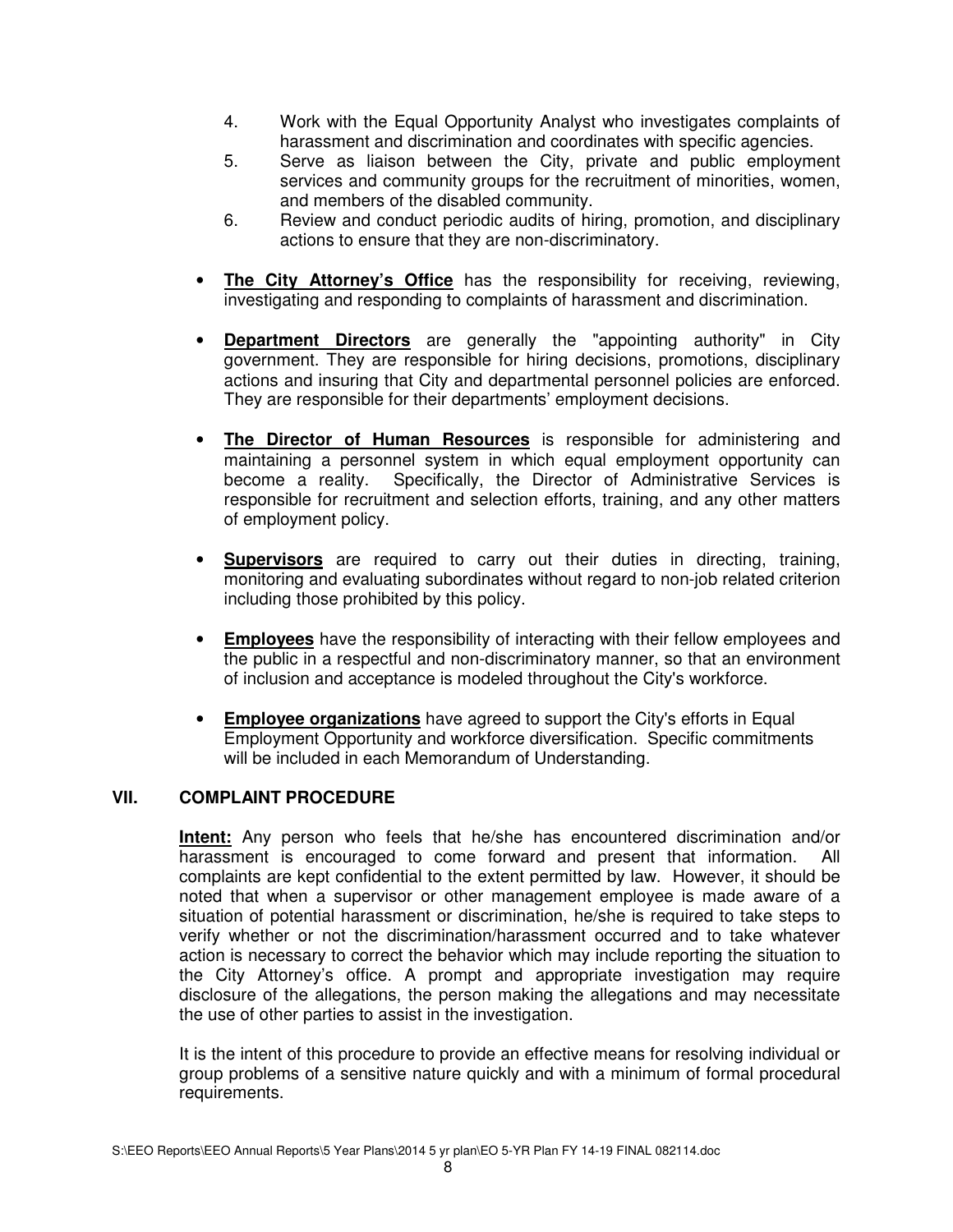The City's complaint procedure is found as Exhibit B to this document.

#### **VIII. WORKFORCE ANALYSIS**

#### Minority Population of the Labor Area

The 2010 Census Data Labor Market Information for the City of Modesto includes all of Stanislaus County. Stanislaus County is the immediate labor market where the major portion of the City's workforce is most likely recruited. The latest available labor market data estimates by ethnic group for the Metropolitan Statistical Area (MSA), as provided by the U.S. Census Bureau, reflects the following:

## **Total Labor Market Population**

| <b>Stanislaus County</b> | 514,453 |
|--------------------------|---------|
| <b>City of Modesto</b>   | 201,165 |

| <b>ETHNIC GROUP</b>                   | <b>PERCENTAGE</b> |
|---------------------------------------|-------------------|
| <b>BLACK OR AFRICAN AMERICAN</b>      | 2.9               |
| <b>HISPANIC OR LATINO</b>             | 41.9              |
| <b>ASIAN</b>                          | 5.1               |
| <b>AMERICAN INDIAN/ALASKAN NATIVE</b> | 1.1               |
| <b>BALANCE ***</b>                    | 5.4               |
| <b>FEMALE</b>                         | 50.5              |

**American Indian or Alaskan Native:** All persons having origins in any of the original peoples of North America and who maintain cultural identification through tribal affiliation or community recognition.

**Asian or Pacific Islander:** A person having origins in any of the original peoples of the Far East, Southeast Asia, the Indian subcontinent or the Pacific Islands. This area includes, for example, China, India, Japan, Korea, the Philippine Islands and Samoa.

**Black (not of Hispanic origin):** A person having origins in any of the Black racial groups of Africa.

**Hispanic:** All persons of Mexican, Puerto Rican, Cuban, Central or South American, or other Spanish culture or origin, regardless of race.

**White (Not of Hispanic origin):** All persons having origins in any of the original peoples of Europe, North Africa or the Middle East.

**\*\*\*Two or more races**: People may have chosen to provide two or more races either by checking two or more race response check boxes, by providing multiple responses, or by some combination of check boxes and other responses.

## **IX. UTILIZATION**

#### City-Wide EEO-4 Categories

Local government agencies are required to maintain statistics on representation of women and minorities in the workplace by specified job categories. These are commonly referred to as EEO-4 categories. The 2010 Census data reflects revised job categories for state and local government agencies The City of Modesto has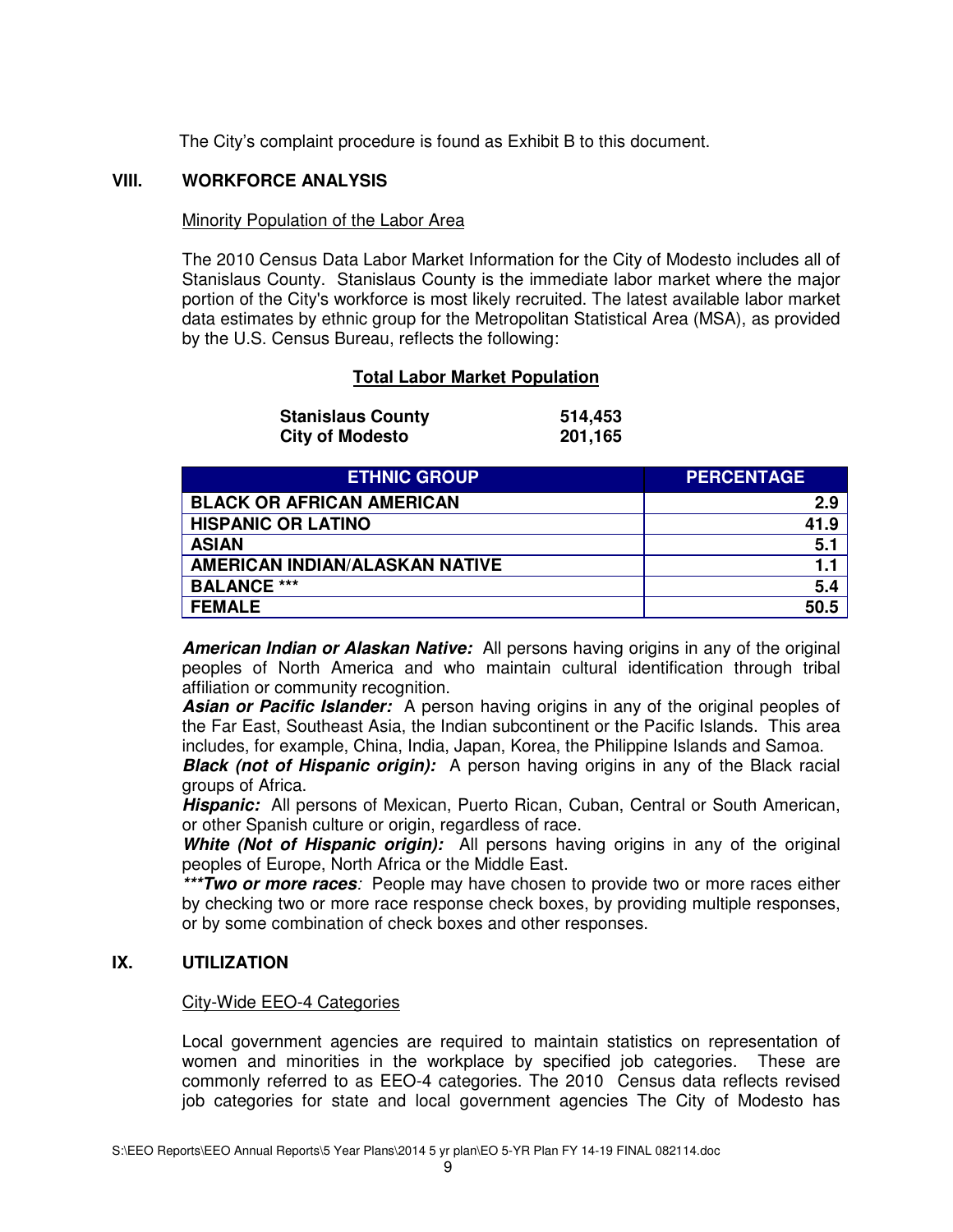employees in all eight of the categories. The equal opportunity statistics and utilization analysis for the City workforce is based on these groupings. Each is explained briefly below:

#### **Officials and Administrators**

This job category includes occupations in which employees set broad policies, exercise overall responsibility for execution of these policies, or direct individual departments or special phases of the City's operations, or provide specialized consultation on a City-wide basis. Most of the incumbents in this category are the Department Directors, the City Manager, the Assistant Directors and the Deputy Directors. This category also includes a number of positions that are regulatory such as building and construction inspectors, assessors, auditors, investigators, managers and police and fire chiefs.

#### **Professionals**

This job category includes occupations that require specialized and theoretical knowledge that is usually acquired through college training or through work experience and other training that provides comparable knowledge. Some of the incumbents in this category are the human resources professionals, some managers and supervisors of the organization, accountants, engineers, attorneys, planners, police and fire captains and lieutenants.

## **Technicians**

This job category includes occupations that require a combination of basic scientific or technical knowledge and manual skill that can be obtained through specialized post-secondary school education or through equivalent on-the-job training. They include jobs such as laboratory analysts, civil engineering assistants, assistant buyers, water resource specialists, and police and fire sergeants.

## **Protective Service Workers**

This job category includes occupations in which workers are entrusted with public safety, security and protection from destructive forces. The Protective Services category is made up of sworn Police and Fire department employees.

## **Paraprofessionals**

 This job category includes occupations in which workers perform some of the duties of a professional or technician in a supportive role, which usually requires less formal training and/or experience normally required for professional or technical status. They include jobs such as recreation assistants and clerks.

## **Administrative Support (including Clerical)**

This job category includes employees who are responsible for internal and external communications, recording, and retrieval of data and/or information and other paperwork required in an office. The incumbents in this category are mostly administrative office assistants, police clerks, account clerks, and accounting technicians.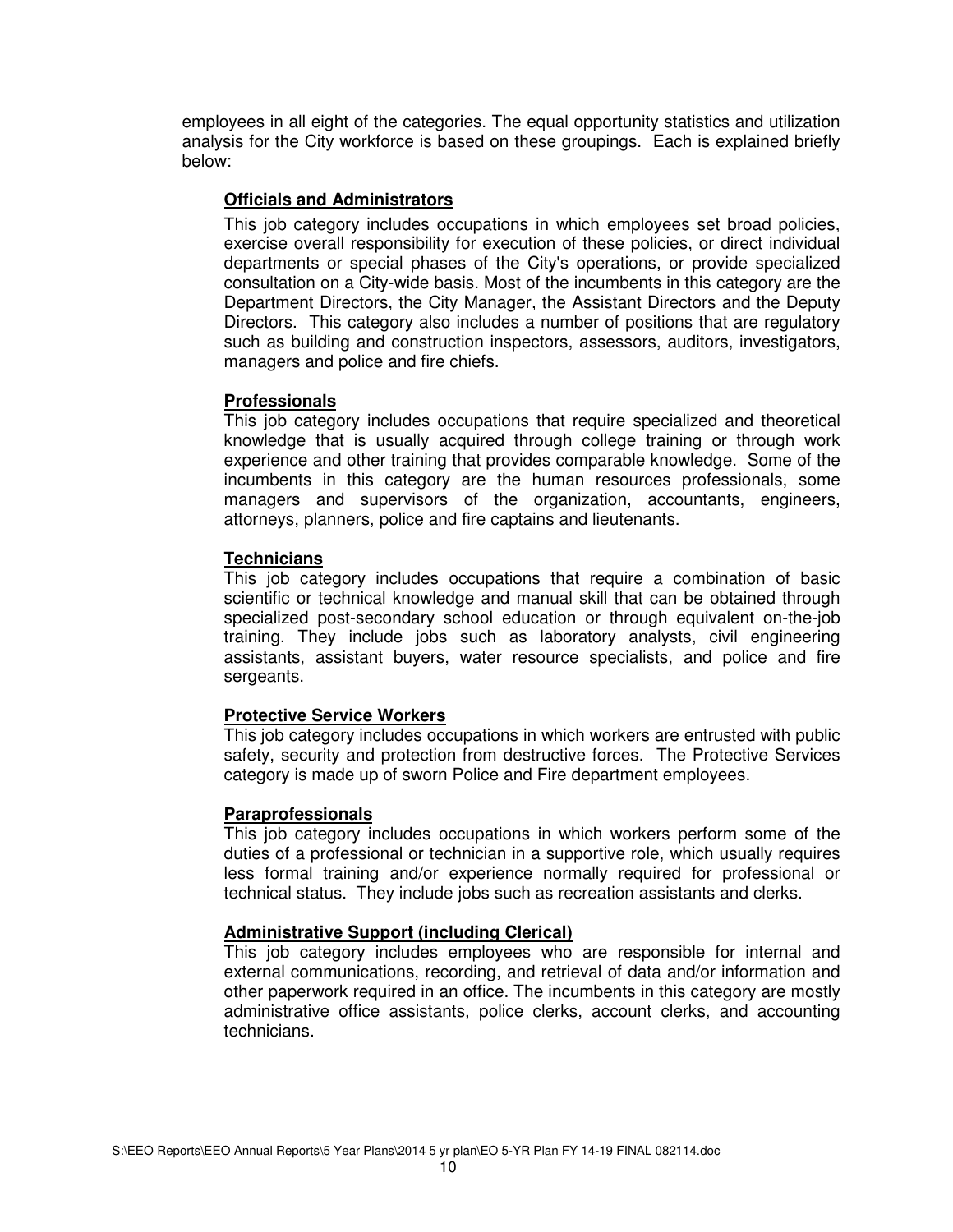## **Skilled Craft Workers**

This job category includes occupations in which workers perform jobs that require special manual skill and a thorough and comprehensive knowledge of the processes involved in the work which is acquired through on-the-job training and experience or though apprenticeship or other formal training programs. It includes a variety of jobs such as electricians, tree trimmers, parks crewleaders, equipment operators, wastewater collection system operators, wastewater treatment plant operators, water distribution operators and several types of mechanics.

## **Service - Maintenance**

This category includes occupations in which workers perform duties that result in, or contribute to, the comfort, convenience, hygiene or safety of the general public or which contribute to the upkeep and care of buildings, facilities or grounds of public property. This category is mostly composed of maintenance workers, custodians and other service or semiskilled staff.

## **X. UTILIZATION ANALYSIS**

## A. Anticipated Expansion, Contraction and Turnover of the City Workforce

Current work force review for the City of Modesto through fiscal year 2013-2014 indicates that the total City work force will likely see a slight increase. Future workforce projections are difficult at this time. The current fiscal situation at all levels in the economy is resulting in significantly reduced tax revenues for local governments. It is likely that the City will continue to fill most vacancies. . For the first few years of this plan, the City workforce will most likely remain relatively constant from its current level.

For planning purposes, we have estimated that turnover in the job categories will be in the 1% to 10% range for the foreseeable future. This is based on actual attrition rates (retirements, terminations, resignations) that occurred on a Citywide basis. Overall City attrition has averaged 5.9% to 10.1% with an average of 8.0% over the last five years on a City-wide basis.

## B. Purpose and Basis of Utilization Analysis

In previous five-year plans, the City has established goals for hiring in each job category. Following the passage of Proposition 209, many public agencies eliminated goals in favor of utilization analysis. The City adopted that practice beginning with the 2003-2008 Five-Year Plan and will continue that practice for the 2014-2019 Five-Year Plan. The long-range goal of the City's Equal Opportunity Plan is to achieve a workforce that is a representation of the workforce in our community, in each occupational group and at the various levels within each EEO4 category. Efforts to achieve that ultimate goal must be consistent with merit principles and will depend on the availability of qualified applicants and the limited opportunities to hire inherent under significantly reduced budgets. Utilization analysis will be conducted annually and used to measure progress toward employing a workforce that reflects the relevant labor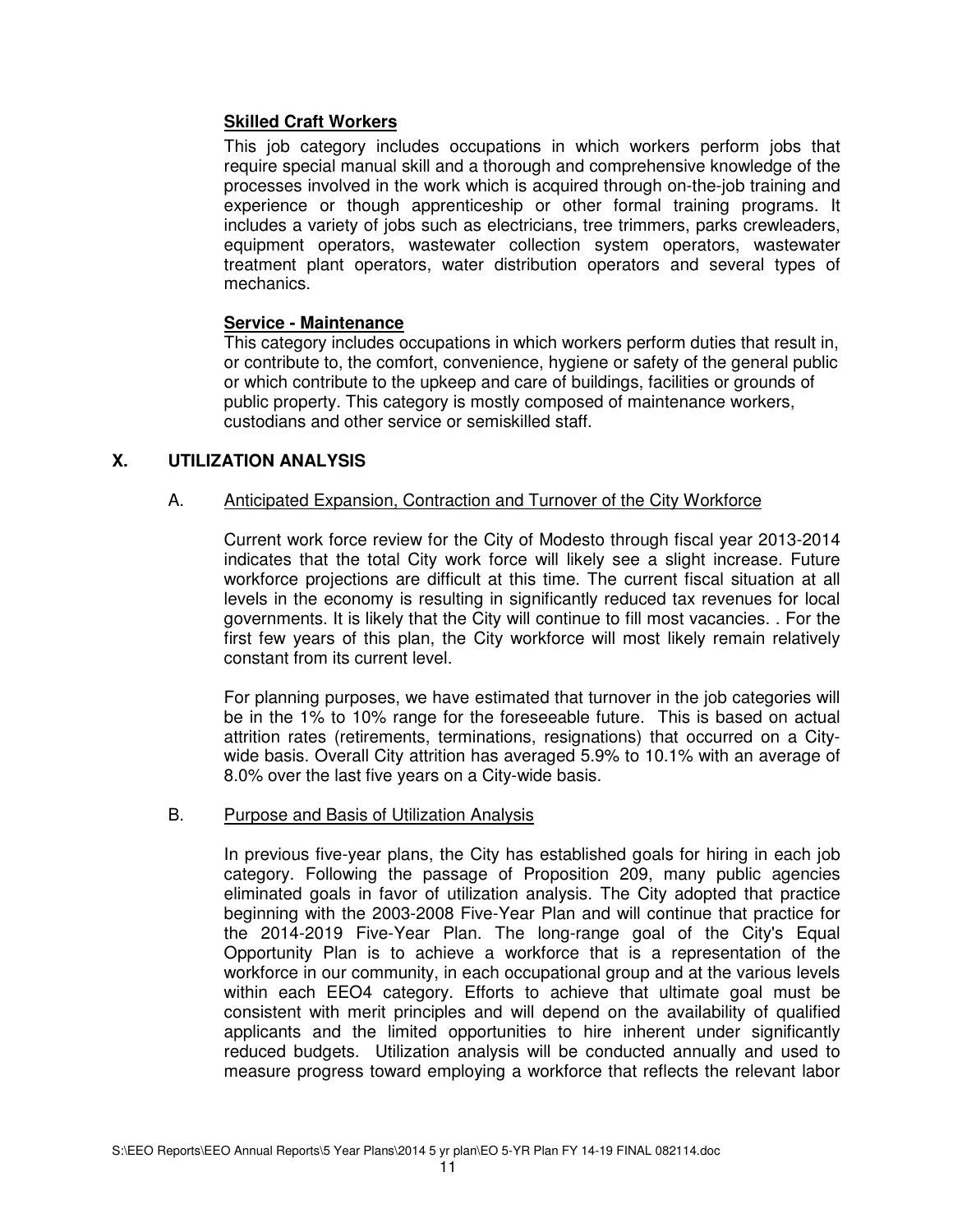market. For the plan, please note that we are reporting female and minority classes for compliance.

#### C. City-Wide Workforce Data and Census Data by EEO-4 Category

The following section compares the workforce by ethnicity, gender and occupational categories; and identifies areas of over and under representation. United States Census data used for this comparison came from the 2010 EEO 6.R Table (State and Local Government job groups by sex, and race/ethnicity for residence geography based on total population, civilian labor force above 16 years).

## **OFFICIALS AND ADMINISTRATORS**

| <b>ETHNICITY</b>                | <b>EMPLOYEES</b> | 6/30/13<br><b>WORKFORCE</b> | 2010<br><b>CENSUS</b><br><b>DATA</b> |
|---------------------------------|------------------|-----------------------------|--------------------------------------|
| <b>Black / African American</b> | 3                | 3.3%                        | 1.0%                                 |
| Hispanic / Latino               | 16               | 17.8%                       | 20.4%                                |
| <b>Asian/Pacific Islander</b>   |                  | 1.1%                        | 3.6%                                 |
| American Indian/Alaskan         |                  |                             |                                      |
| <b>Native</b>                   |                  | 1.1%                        | 0.5%                                 |
| <b>Female</b>                   | 38               | 42.2%                       | 38.4%                                |

#### **PROFESSIONALS**

| <b>ETHNICITY</b>                | <b>EMPLOYEES</b> | 6/30/13<br><b>WORKFORCE</b> | 2010<br><b>CENSUS</b><br><b>DATA</b> |
|---------------------------------|------------------|-----------------------------|--------------------------------------|
| <b>Black / African American</b> | 0                | $0.0\%$                     | 2.8%                                 |
| Hispanic / Latino               | 14               | 12.1%                       | 17.5%                                |
| <b>Asian/Pacific Islander</b>   | 12               | 10.3%                       | 7.0%                                 |
| American Indian/Alaskan         |                  |                             |                                      |
| <b>Native</b>                   |                  | 0.9%                        | 0.5%                                 |
| <b>Female</b>                   | 45               | 38.8%                       | 57.5%                                |

#### **TECHNICIANS**

| <b>ETHNICITY</b>                | <b>EMPLOYEES</b> | 06/30/13<br><b>WORKFORCE</b> | 2010<br><b>CENSUS</b><br><b>DATA</b> |
|---------------------------------|------------------|------------------------------|--------------------------------------|
| <b>Black / African American</b> | 0                | 0.0%                         | 6.1%                                 |
| Hispanic / Latino               | 6                | 20.7%                        | 25.4%                                |
| <b>Asian/Pacific Islander</b>   | 0                | 0.0%                         | 10.4%                                |
| American Indian/Alaskan         | 0                |                              |                                      |
| <b>Native</b>                   |                  | $0.0\%$                      | 0.7%                                 |
| <b>Female</b>                   | 18               | 62.1%                        | 54.2%                                |

## **PROTECTIVE SERVICES**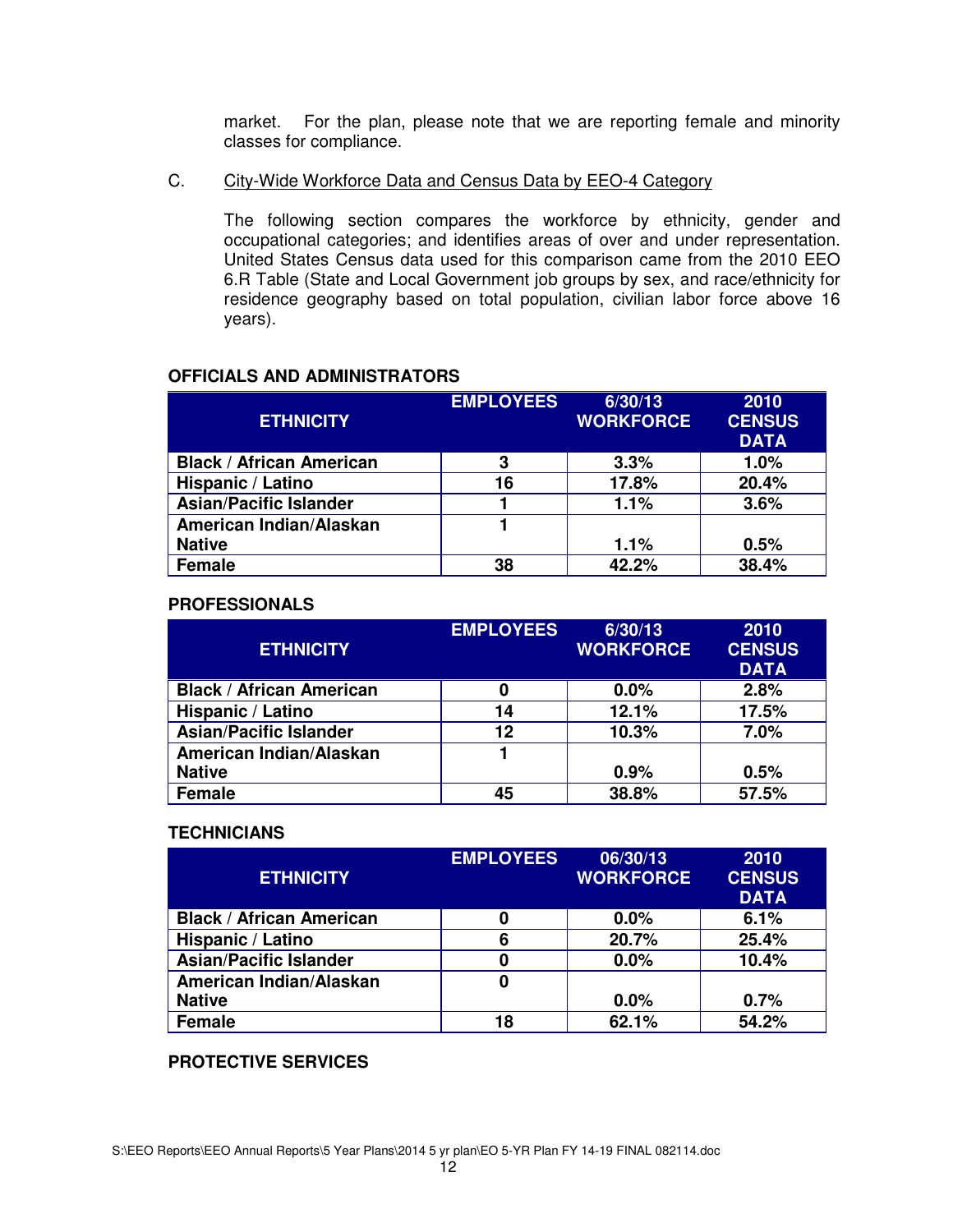| <b>ETHNICITY</b>                | <b>EMPLOYEES</b> | 6/30/13<br><b>WORKFORCE</b> | 2010<br><b>CENSUS</b><br><b>DATA</b> |
|---------------------------------|------------------|-----------------------------|--------------------------------------|
| <b>Black / African American</b> | 5                | 1.4%                        | 3.8%                                 |
| Hispanic / Latino               | 67               | 18.9%                       | 27.0%                                |
| <b>Asian/Pacific Islander</b>   | 11               | 3.1%                        | 2.4%                                 |
| American Indian/Alaskan         | 3                |                             |                                      |
| <b>Native</b>                   |                  | 0.8%                        | 0.3%                                 |
| <b>Female</b>                   | 12               | 3.4%                        | 13.3%                                |

## **ADMINISTRATIVE SUPPORT**

| <b>ETHNICITY</b>                | <b>EMPLOYEES</b> | 6/30/13<br><b>WORKFORCE</b> | 2010<br><b>CENSUS</b><br><b>DATA</b> |
|---------------------------------|------------------|-----------------------------|--------------------------------------|
| <b>Black / African American</b> | 6                | 4.4%                        | 2.4%                                 |
| Hispanic / Latino               | 46               | 33.6%                       | 31.7%                                |
| <b>Asian/Pacific Islander</b>   | 2                | 1.5%                        | 5.7%                                 |
| American Indian/Alaskan         | 2                |                             |                                      |
| <b>Native</b>                   |                  | 1.5%                        | 0.7%                                 |
| <b>Female</b>                   | 127              | 92.7%                       | 64.1%                                |

#### **SKILLED CRAFT**

| <b>ETHNICITY</b>                | <b>EMPLOYEES</b> | 6/30/13<br><b>WORKFORCE</b> | 2010<br><b>CENSUS</b><br><b>DATA</b> |
|---------------------------------|------------------|-----------------------------|--------------------------------------|
| <b>Black / African American</b> | 4                | 1.8%                        | 1.6%                                 |
| Hispanic / Latino               | 54               | 24.8%                       | 44.8%                                |
| <b>Asian/Pacific Islander</b>   | 2                | 0.9%                        | 2.7%                                 |
| American Indian/Alaskan         | 3                |                             |                                      |
| <b>Native</b>                   |                  | 1.4%                        | 0.2%                                 |
| <b>Female</b>                   | 4                | 1.8%                        | 3.8%                                 |

## **SERVICE/MAINTENANCE**

| <b>ETHNICITY</b>                | <b>EMPLOYEES</b> | 6/30/13<br><b>WORKFORCE</b> | 2010<br><b>CENSUS</b><br><b>DATA</b> |
|---------------------------------|------------------|-----------------------------|--------------------------------------|
| <b>Black / African American</b> | 0                | 0.0%                        | 2.4%                                 |
| Hispanic / Latino               | 10               | 22.7%                       | 52.9%                                |
| <b>Asian/Pacific Islander</b>   | 2                | 4.5%                        | 5.5%                                 |
| American Indian/Alaskan         | 2                |                             |                                      |
| <b>Native</b>                   |                  | 4.5%                        | 0.6%                                 |
| <b>Female</b>                   | Δ                | 9.1%                        | 40.6%                                |

## **XI. UNDERUTILIZATION**

## Underutilization by EE0-4 Category - City Workforce

The following table shows the under-representation of women and minorities by EEO-4 category on a City-wide basis. In the eight categories as a whole, Women are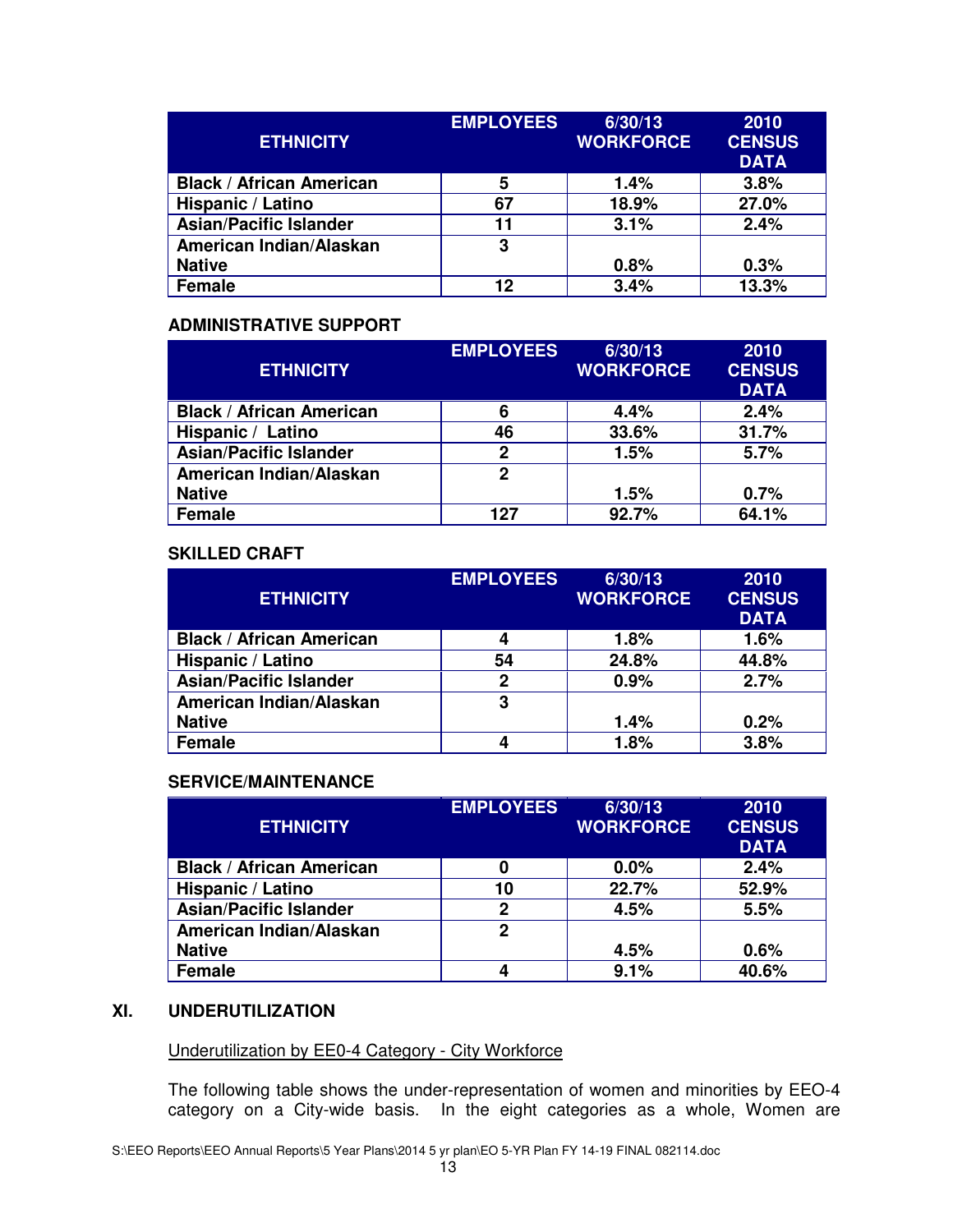underutilized in four, Blacks in four, Hispanics in six, Asian/Pacific Islanders in five and American Indian/Alaskan Native in one.

Note that the Total Workforce information is based on City demographics and does not match the total Standard Metropolitan Statistical Area (SMSA) information contained in the previous table. The City workforce does not match the total labor market. For example:

- Sales workers comprise 10.9% of the total SMSA workforce, but the City does not employ anyone in that area
- Service and Maintenance workers constitute 39.2% of the total SMSA workforce, but account for less than 4.3% of the City workforce
- Protective Services Sworn workers constitute only 1.9% of the SMSA workforce, but account for over 34.8% of the City's workforce.

#### **OFFICIALS/ADMINISTRATORS (90)**

|                                | <b>Workforce</b> | 2010          |                      |
|--------------------------------|------------------|---------------|----------------------|
| <b>Ethnicity</b>               | (FY 12-13)       | <b>Census</b> | <b>Underutilized</b> |
| <b>Black</b>                   | 3                | 0.9           | $-2.1$               |
| <b>Hispanic</b>                | 16               | 18.4          | 2.4                  |
| <b>Asian/Pacific Islander</b>  |                  | 3.2           | 2.2                  |
| American Indian/Alaskan Native |                  | 0.5           | $-0.6$               |
| <b>Female</b>                  | 38               | 34.6          | $-3.4$               |

## **PROFESSIONALS (116)**

|                                | <b>Workforce</b> | 2010          |                      |
|--------------------------------|------------------|---------------|----------------------|
| <b>Ethnicity</b>               | (FY 12-13)       | <b>Census</b> | <b>Underutilized</b> |
| <b>Black</b>                   |                  | 3.2           | 3.2                  |
| <b>Hispanic</b>                | 14               | 20.3          | 6.3                  |
| <b>Asian/Pacific Islander</b>  | 12               | 8.1           | $-3.9$               |
| American Indian/Alaskan Native |                  | 0.6           | $-0.4$               |
| <b>Female</b>                  | 45               | 66.7          | 21.7                 |

## **TECHNICIANS (29)**

|                                | <b>Workforce</b> | 2010          |                      |
|--------------------------------|------------------|---------------|----------------------|
| <b>Ethnicity</b>               | (FY 07-08)       | <b>Census</b> | <b>Underutilized</b> |
| <b>Black</b>                   |                  | 1.8           | 1.8                  |
| <b>Hispanic</b>                |                  | 7.4           | 1.4                  |
| <b>Asian/Pacific Islander</b>  |                  | פ             | 3                    |
| American Indian/Alaskan Native |                  |               | 0.2                  |
| <b>Female</b>                  | 18               | 15.7          | $-2.3$               |

## **PROTECTIVE SERVICES (354)**

|                  | <b>Workforce</b> | 2010          |                      |
|------------------|------------------|---------------|----------------------|
| <b>Ethnicity</b> | (FY 07-08)       | <b>Census</b> | <b>Underutilized</b> |
| <b>Black</b>     |                  | 13.5          | 8.5                  |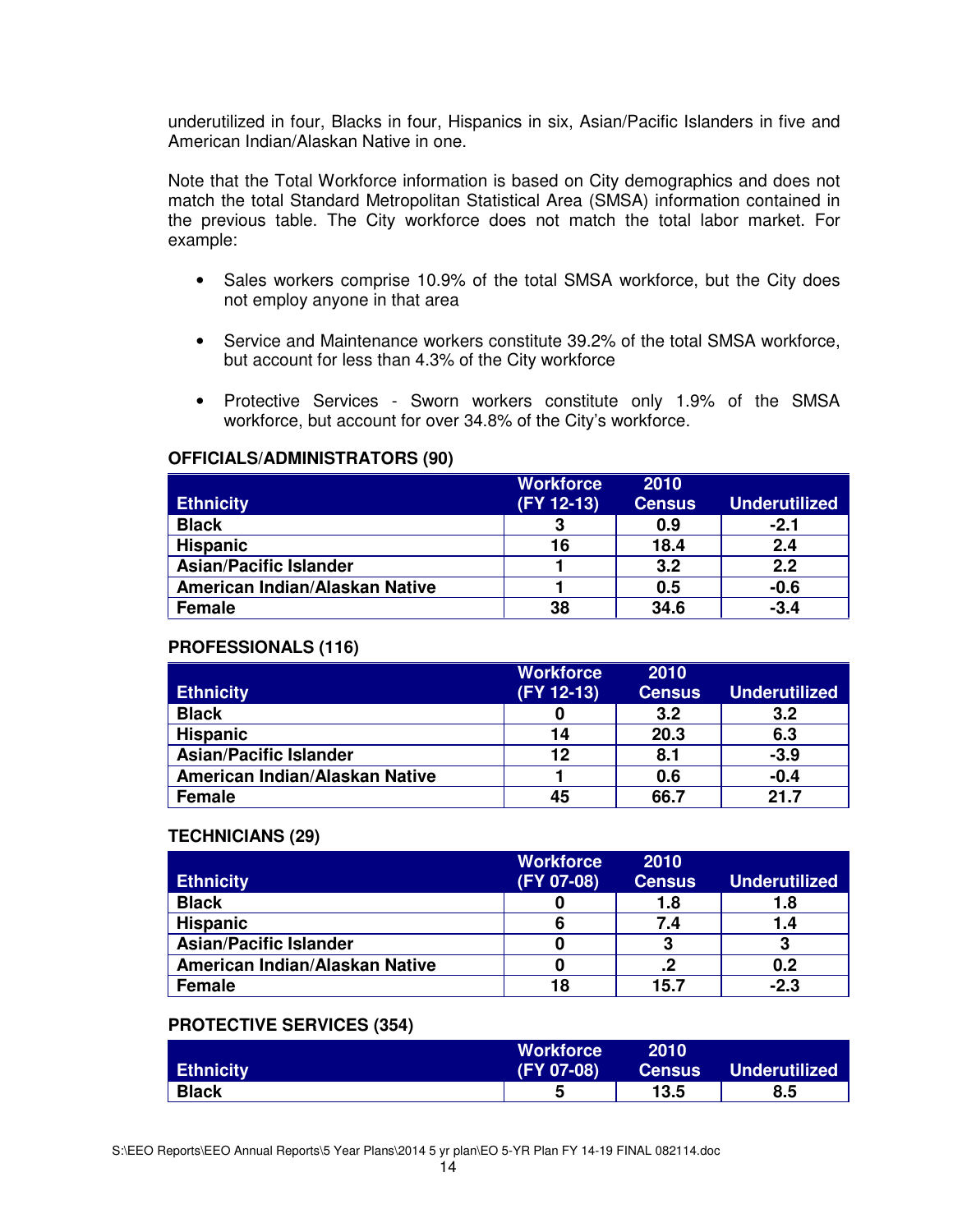| <b>Hispanic</b>                | 95.6 | 28.6   |
|--------------------------------|------|--------|
| <b>Asian/Pacific Islander</b>  | 8.5  | $-2.5$ |
| American Indian/Alaskan Native |      | -1.9   |
| <b>Female</b>                  | 47.  | 35.7   |

# **ADMINISTRATIVE SUPPORT (137)**

|                                | <b>Workforce</b> | 2010          |                      |
|--------------------------------|------------------|---------------|----------------------|
| <b>Ethnicity</b>               | (FY 12-13)       | <b>Census</b> | <b>Underutilized</b> |
| <b>Black</b>                   |                  | 3.3           | $-2.7$               |
| <b>Hispanic</b>                | 46               | 43.4          | $-2.6$               |
| <b>Asian/Pacific Islander</b>  | ≏                | 7.8           | 5.8                  |
| American Indian/Alaskan Native | כי               |               | $-1.0$               |
| <b>Female</b>                  | 127              | 87.8          | $-39.2$              |

## **SKILLED CRAFTS (218)**

|                                | <b>Workforce</b> | 2010          |                      |
|--------------------------------|------------------|---------------|----------------------|
| <b>Ethnicity</b>               | (FY 12-13)       | <b>Census</b> | <b>Underutilized</b> |
| <b>Black</b>                   |                  | 3.5           | $-0.5$               |
| <b>Hispanic</b>                | 54               | 97.7          | 43.7                 |
| <b>Asian/Pacific Islander</b>  | פ                | 5.9           | 3.9                  |
| American Indian/Alaskan Native | ≏                | 0.4           | $-2.6$               |
| <b>Female</b>                  |                  | 8.3           | 4.3                  |

# **SERVICE/MAINTENANCE (44)**

|                                | <b>Workforce</b> | 2010          |                      |
|--------------------------------|------------------|---------------|----------------------|
| <b>Ethnicity</b>               | (FY 12-13)       | <b>Census</b> | <b>Underutilized</b> |
| <b>Black</b>                   |                  | 1.1           | 1.1                  |
| <b>Hispanic</b>                | 10               | 23.3          | 13.3                 |
| <b>Asian/Pacific Islander</b>  | ŋ                | 2.4           | 0.4                  |
| American Indian/Alaskan Native |                  | 0.3           | $-1.7$               |
| <b>Female</b>                  |                  | 17.9          | 13.9                 |

## **TOTAL WORKFORCE (1015)**

|                                | <b>Workforce</b> | 2010          |                      |
|--------------------------------|------------------|---------------|----------------------|
| <b>Ethnicity</b>               | (FY 12-13)       | <b>Census</b> | <b>Underutilized</b> |
| <b>Black</b>                   | 18               | 29.4          | 11.4                 |
| <b>Hispanic</b>                | 218              | 425.3         | 207.3                |
| <b>Asian/Pacific Islander</b>  | 34               | 51.8          | 17.8                 |
| American Indian/Alaskan Native | 12               | 11.2          | $-0.8$               |
| <b>Female</b>                  | 266              | 512.6         | 246.6                |

# **XII. CITY OF MODESTO EQUAL OPPORTUNITY PLAN STANDARDS**

To ensure that the City Equal Opportunity Plan complies with federal and state guidelines for equal opportunity plans, the following program standards are followed:

A. Utilization Analysis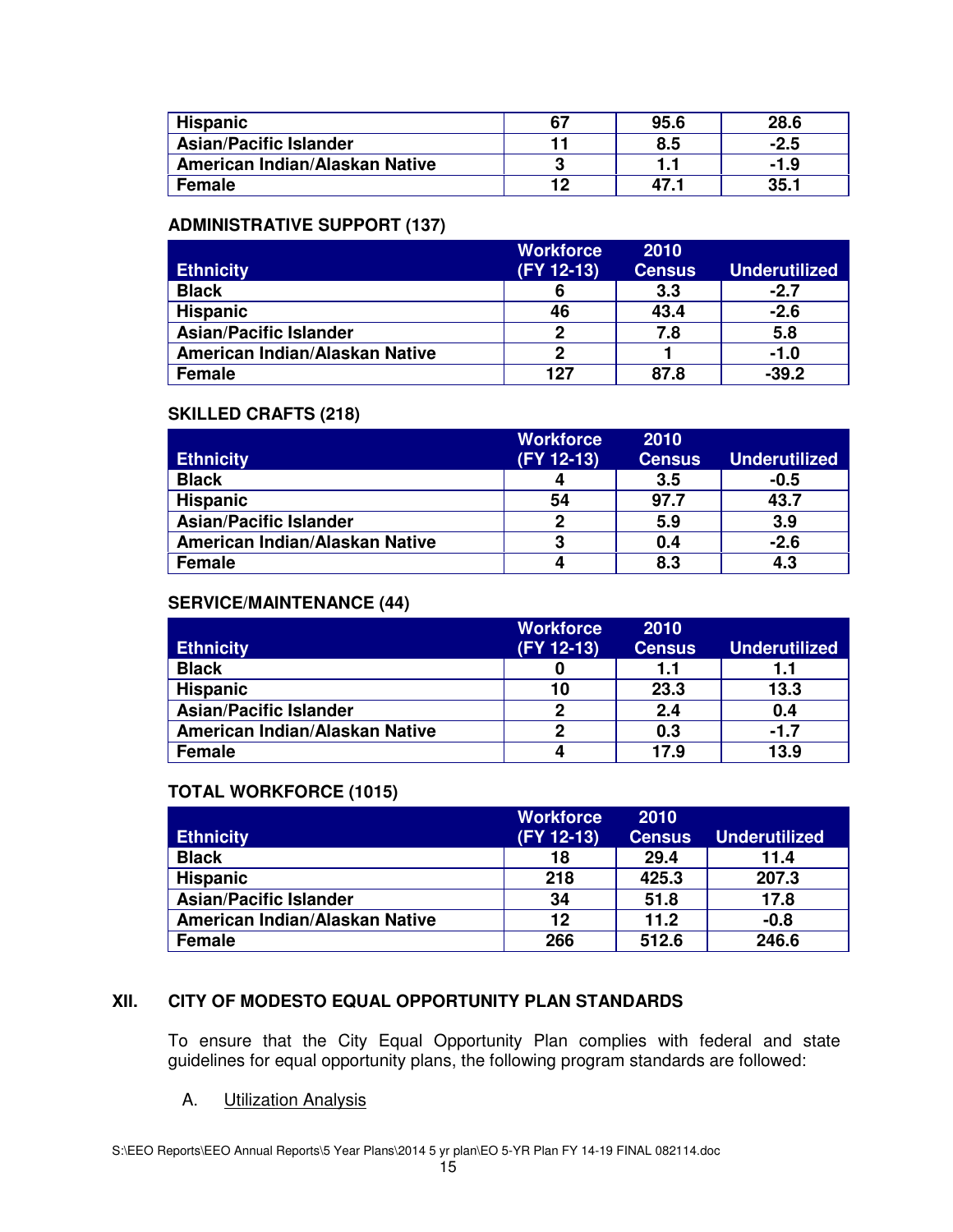- 1. The designated Equal Opportunity Officer provides departments with information on the availability of underrepresented groups in the occupational categories used in each department.
- 2. Recruitment programs are planned and implemented with a goal of recruiting and retaining a workforce that reflects the local labor market.

## B. Plan Monitoring

- 1. Annually, the designated Equal Opportunity Officer analyzes the City workforce against the 2010 census data and against previous workforce information. This analysis will reflect the City's progress in recruiting and retaining a workforce that reflects the local labor market. This report will be reviewed as appropriate, by the Commission, for progress in accomplishing recruitment objectives, to address problem areas identified since the last report, and review recommendations made by the Equal Opportunity Officer.
- 2. Information on equal opportunity is provided by the Human Resources Department, including new laws and court decisions.

## C. Information on Plan and Progress

- 1. All employees are provided copies of the Policy Statement and discrimination complaint procedures at hire and at New Employee Induction.
- 2. The name and telephone of the designated Equal Opportunity Analyst is publicized.
- 3. Internal publications and advertising are used to publicize equal opportunity commitment and progress, and to portray minority, female, and disabled employees in high level and non-traditional positions.
- 4. External communication, displays and other use of media uniformly demonstrate cultural awareness, with women and minorities proportionately represented.

## D. Recruitment and Selection

- 1. Examination bulletins and training information are posted on employee bulletin boards.
- 2. Minority, women and disabled employees are represented in employee selection functions.
- 3. The Human Resources Department plans and conducts recruitments to ensure broad dissemination of information reasonably calculated to ensure that all members of the community including women, minorities and individuals with disabilities are informed and have an opportunity to apply.
- 4. City departments assist the Human Resources Department in special recruitment programs to acquaint minorities, women and disabled persons with employment opportunities. Departments will also send women, minority and disabled employees as speakers to schools, colleges or other recruitment sites to assist in this effort.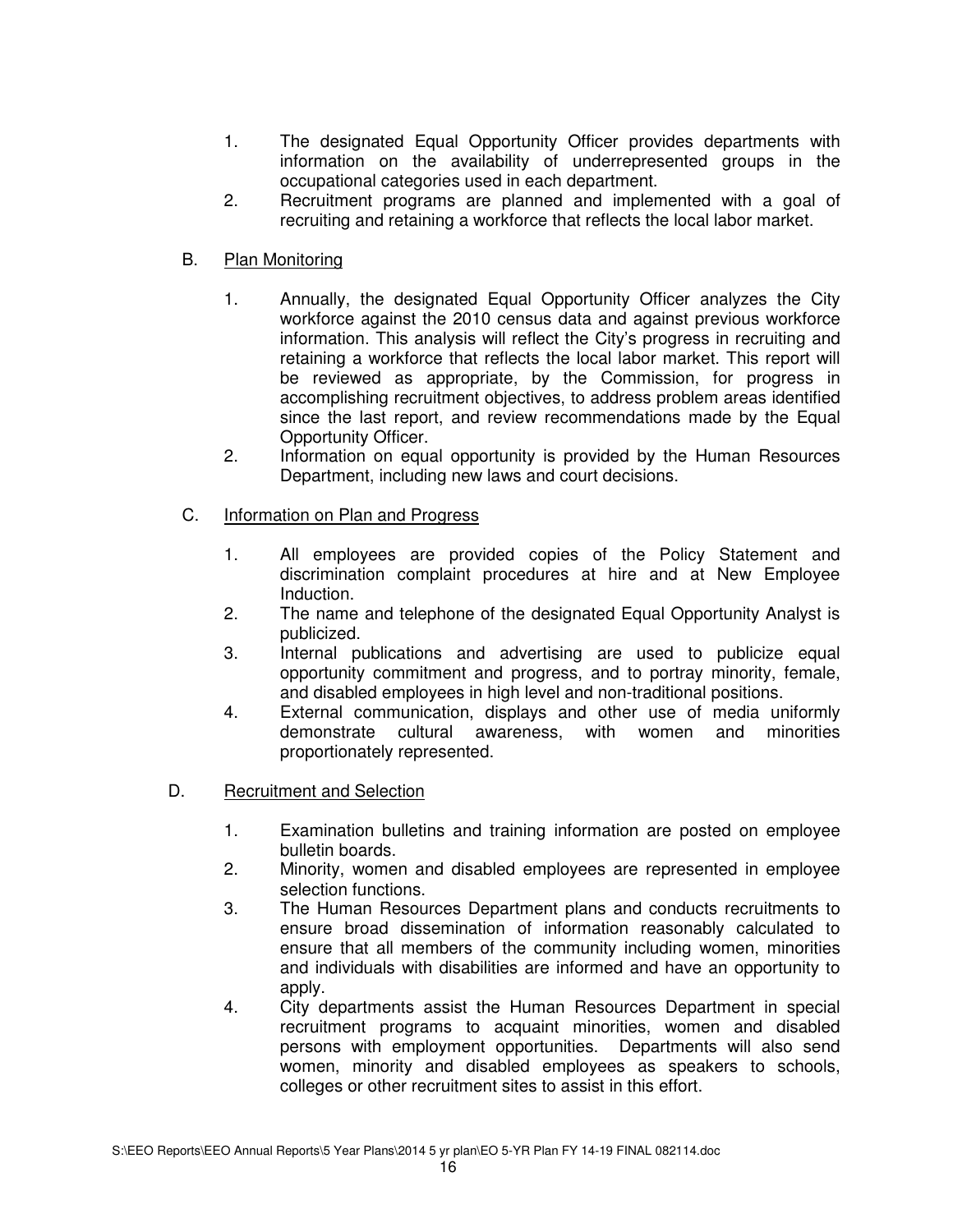- 5. For those classes that are unique to a department, the department advises the Human Resources Department of minority, women and other professional associations or publications that might serve as recruiting sources.
- 6. The City strives to ensure that minorities, women and disabled applicants are represented in the pool for each recruitment. If, based on a sampling of recruitments, it is determined there is an absence of qualified minority and women applicants, the Director of Human Resources may recommend that the examination/application period be extended and a more intensive recruitment effort initiated.
- 7. The City may restructure the duties of positions for the reasonable accommodation of disabled individuals.
- 8. The City strives to recruit and hire individuals with disabilities.
- E. Training
	- 1. Training presentations are monitored periodically to ensure that the tone and language of the presentations are positive and consistent with Equal Opportunity policies.
	- 2. The Equal Opportunity Policy shall be reviewed at New Employee Induction.
	- 3. Specific sexual (gender) harassment training opportunities will be presented as necessary.
	- F. Identification and Correction of Potentially Discriminatory Systems
		- 1. Written City and departmental policies, personnel practices, and working rules are reviewed and revised as necessary to maintain job-relatedness.
		- 2. Employee performance evaluations are reviewed for job-relatedness.
		- 3. Specific documentation is prepared and analyzed for job-relatedness, on the reasons for probationary releases, suspensions and employerinitiated terminations.
		- 4. The attrition rate for each sex/ethnic group is reviewed to determine if it is proportionate to their representation in the City and departmental work force.
		- 5. Employees are informed of their rights under the City's discrimination and harassment complaint procedures.
	- G. Promotions

The City of Modesto will attempt to promote women, minorities and disabled persons employed by the City, as well as to recruit them. Women, minorities and the disabled are promoted on the basis of performance and the passage of various promotional tests.

H. Community Relations

The City has established the Council-appointed Human Relations Commission and the Equal Opportunity/Disability Commission. One of the responsibilities of these bodies is to ensure that lines of communication with the leaders of women, minority and disabled advocacy groups is established and maintained.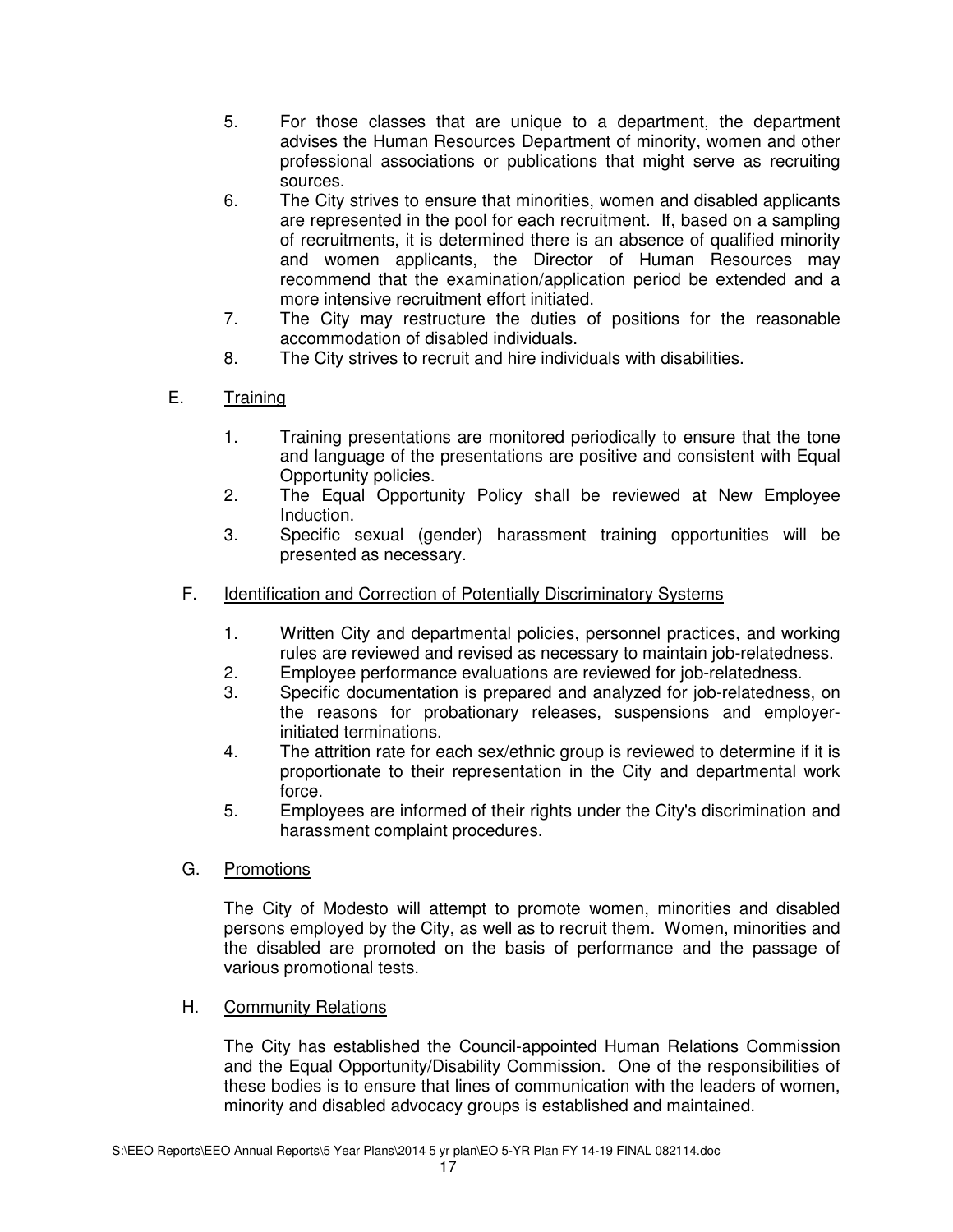## I. ADA Compliance

The designated Equal Opportunity Officer monitors and assists with physical accommodations and disability barrier removal within and outside of City facilities, in accordance with the City's Self-Evaluation and Transition Plan. Also, the Equal Opportunity Officer maintains a program of compliance with the Americans with Disabilities Act and the State Fair Employment and Housing Act to prohibit discrimination against qualified individuals with disabilities.

## J. Audit of Departmental Progress

Department Directors monitor employment practices based upon statistical data of appointments, transfers, promotions and separations as provided by the designated Equal Opportunity Officer. This data will show ethnicity and sex of employees for statistical purposes only.

The Equal Opportunity Officer provides internal auditing to monitor City and departmental compliance and progress toward achieving a workforce that is representative of and reflects the local labor market.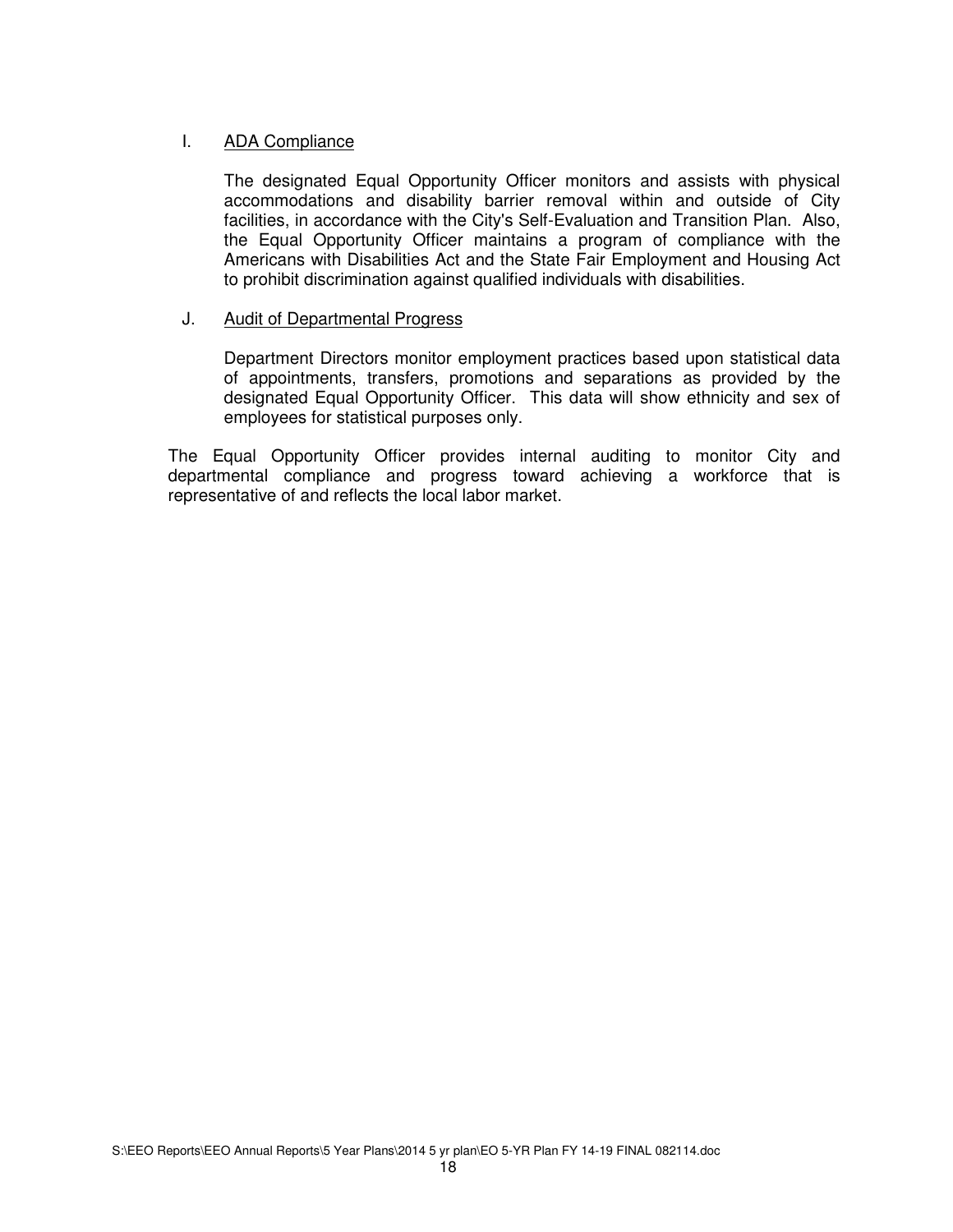# **Exhibit A**

# **As amended on 4/1/14 by Council Resolution 2019-95**

#### **CITY OF MODESTO POLICY AGAINST HARASSMENT AND DISCRIMINATION**

It is the policy of the City of Modesto that harassment is unacceptable and will not be tolerated. Further, it is the policy of the City of Modesto to treat its citizens, customers and employees with respect and dignity and to strive to provide a working environment free of discrimination and harassment. This policy applies to all employees, officials, agents and volunteers, and all nonemployees who have contact with employees during working hours.

Any City employee who has been found, after an investigation, to have harassed another City employee, official, agent, volunteer, consultant or non-employee because of their race, color, ancestry, religion or creed, sex, national origin, marital status, age, physical or mental disability or perceived disability, medical condition, pregnancy-related condition, sexual orientation, genetic information, gender identity, gender expression, political affiliation or belief, or Military or Veteran status will be subject to disciplinary action up to and including termination.

#### **Definition of Harassment**

Harassment based on a person's race, color, ancestry, religion or creed, sex, national origin, marital status, age, mental or physical disability, or perceived disability, medical condition, pregnancy-related condition, sexual orientation, gender identity, gender expression, political affiliation or belief, or Military or Veteran status can constitute a violation of Title VII of the Civil Rights Act, the California Fair Employment Act and/or the City of Modesto's Equal Opportunity Policy. Harassment based on a person's race, color, ancestry, religion or creed, sex, national origin, marital status, age, mental or physical disability, or perceived disability, medical condition, pregnancy-related condition, sexual orientation, gender information, gender identity, gender expression, political affiliation or belief, or Military or Veteran status occurs when:

- 1. The focus and/or content of the harassing act is race, color, ancestry, religion or creed, sex, national origin, marital status, age, physical or mental disability or perceived disability, medical condition, pregnancy-related condition, sexual orientation, genetic information, gender identity, gender expression, political affiliation or belief, or Military or Veteran status; and,
- 2. The harassing act tends to create an intimidating, oppressive, hostile or offensive working environment or tends to otherwise interfere with an individual's emotional well being or ability to perform work.

Sexual harassment is a form of sex discrimination. It includes an unwelcome or unsolicited sexual advance, a request for sexual favors, and other verbal or physical conduct of a sexual nature, and can constitute a violation of Title VII of the Civil Rights Act, and Fair Employment Housing Act.

Conduct is considered sexual harassment when:

- a. Submission is made an express or implied term or condition of employment; or
- b. Submission to or rejection of the harassing act is used as a basis for employment or business decisions affecting an individual; or
- c. Such conduct may have the purpose or effect of interfering with an individual's work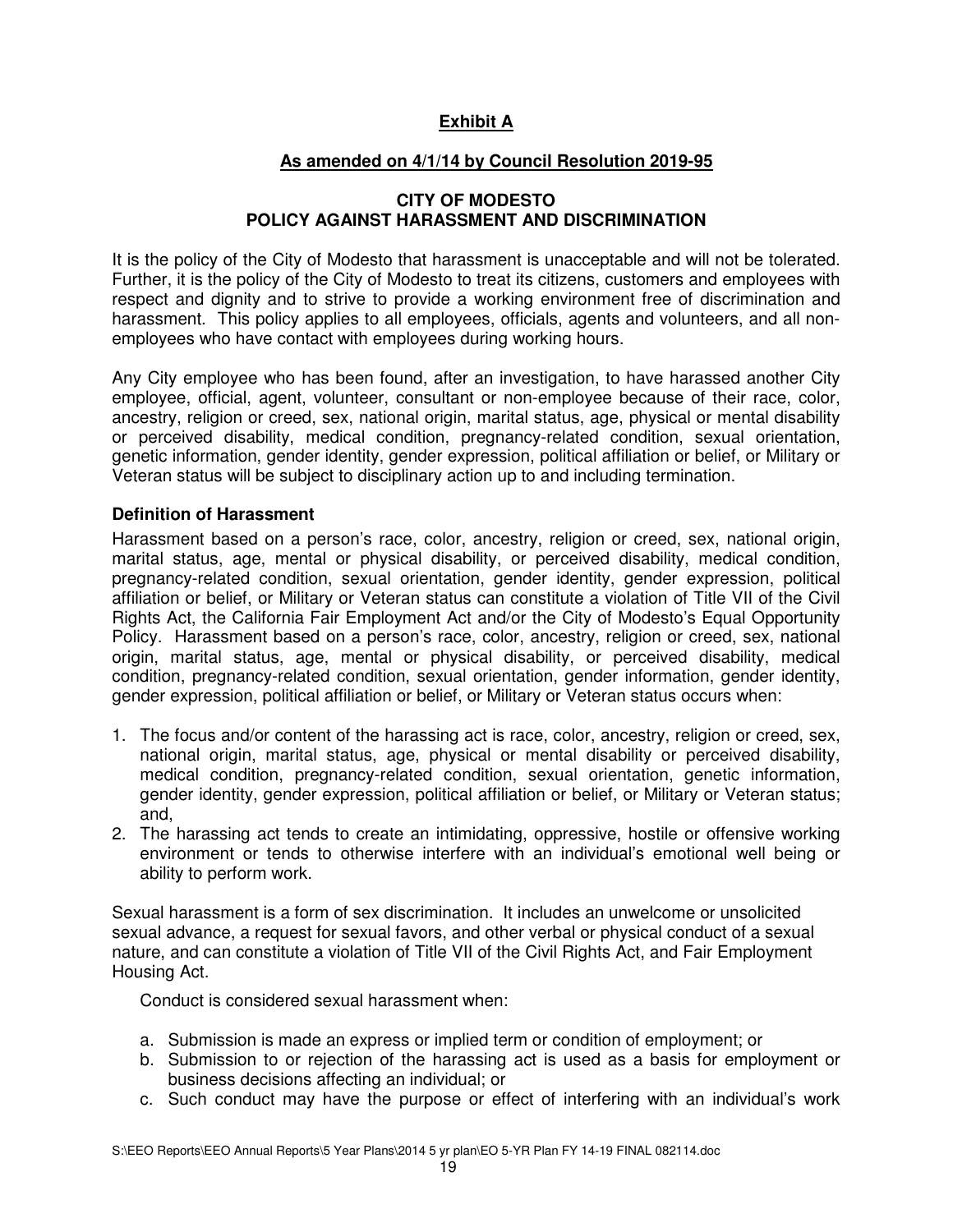performance and/or may create an intimidating, hostile or otherwise offensive work or business environment.

#### **Examples of Harassment**

- Written examples include suggestive or obscene letters, notes, jokes, e-mails and invitations.
- Verbal examples include derogatory comments, slurs, jokes, and racial epithets.
- **Physical examples include assault, touching, impeding or blocking movements.**
- Visual examples include leering, gestures or displays of sexually suggestive objects or pictures, cartoons or posters.

Other examples include, but are not limited to, threats of reprisal, implying or actually withholding support for appointments, promotion or transfer, rejection during probation, punitive actions, changes of assignments, or suggesting that a poor performance report will be prepared if requests for sexual favors are not met.

The harassing act may be focused on an individual who is not physically present at the time, or who was present but did not actually see or hear the acts.

#### **Retaliation**

It is also a violation of this Policy for an employee to retaliate against the complainant(s), witness(es) or other parties to a complaint of discrimination or harassment. A verified allegation of retaliation will be treated the same as any other violation of this Policy and may result in action taken against the retaliator, even if the original complaint is not determined to have merit.

#### **Responsibilities**

- 1. Except as set forth below, the City Manager is responsible for enforcement of the City Policy Against Harassment and Discrimination.
- 2. The City Attorney is responsible for ensuring that all complaints of harassment are investigated thoroughly and promptly, including presentation of recommendations for any necessary action to the City Manager, Department Director, or Supervisor.
- 3. Every Department Director is responsible for informing all employees of the City Policy Against Harassment and Discrimination and for taking the steps necessary to set a positive example in the prevention of harassment.
- 4. Every Supervisor is responsible for taking immediate and appropriate corrective action upon the observation of any incident of harassment or upon receipt of an oral or written report of any occurrence of harassment.
- 5. Every City Employee is responsible for reporting any act of harassment to the immediate Supervisor or Department Director, or the City Attorney.

#### **Complaint Resolution Procedures**

City employees shall report any act of harassment to their immediate Supervisor or Department Director, and to the City Attorney. The City Attorney will investigate and attempt resolution of harassment complaints in accordance with the City's Complaint Process as outlined in Exhibit B to the City's Equal Opportunity Plan.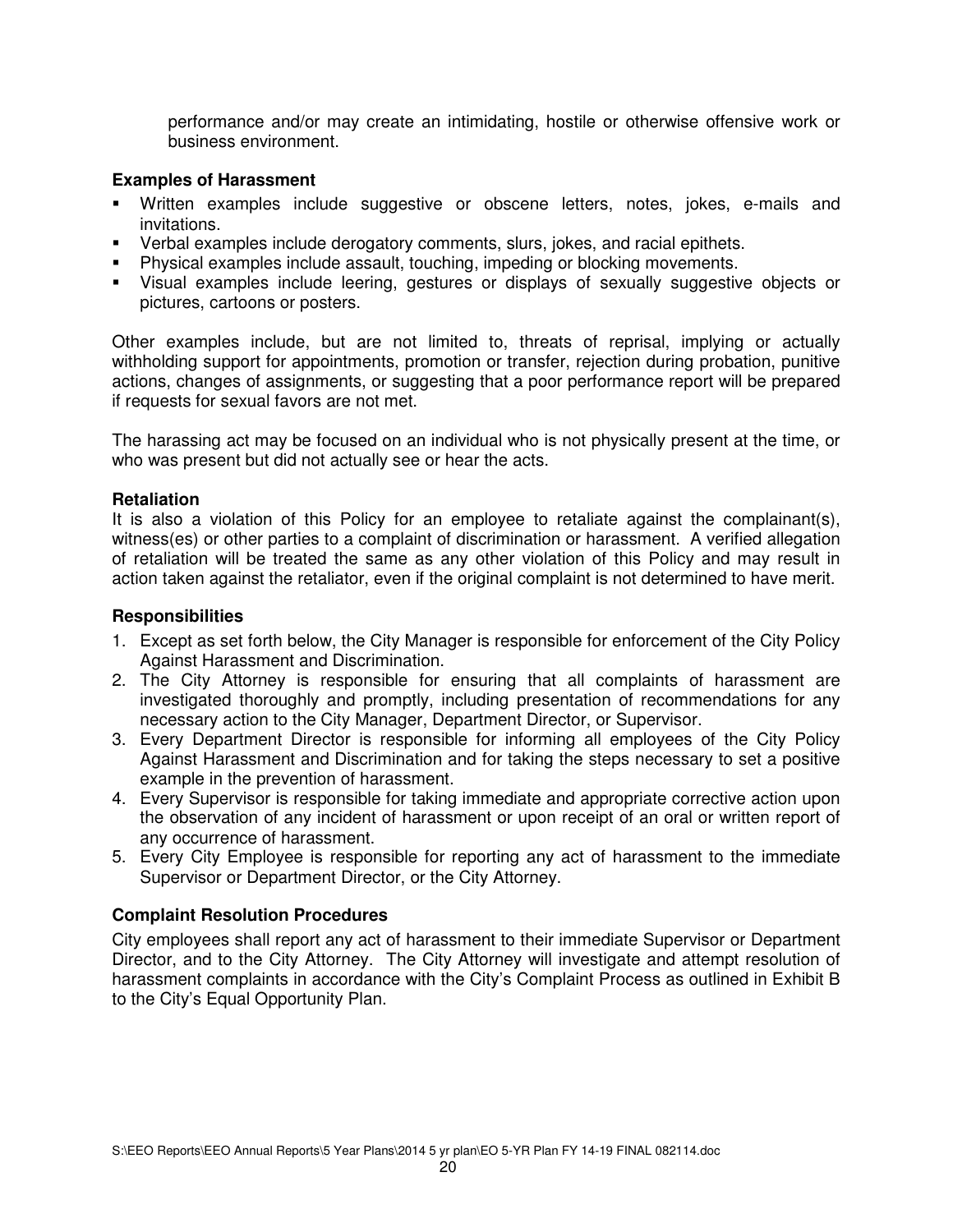# **Exhibit B**

## **As amended on 4/1/14 by Council Resolution 2014-95**

#### **CITY OF MODESTO COMPLAINT PROCEDURE VIOLATION OF POLICY AGAINST HARASSMENT AND DISCRIMINATION**

1. **Intent** - Any person who feels that he/she has encountered discrimination and/or harassment is encouraged to come forward and present that information. All complaints are kept confidential to the extent permitted by law. However, it should be noted that when a supervisor or other management employee is made aware of a situation of potential harassment or discrimination, he/she is required to take steps to verify whether or not the discrimination/harassment occurred and to take whatever action is necessary to correct the situation. A prompt and appropriate investigation may require disclosure of the allegations, the person making the allegations, the person making the allegations and may necessitate the use of other parties to assist in the investigation.

 It is the intent of this procedure to provide an effective means for resolving individual or group problems of a sensitive nature quickly and with a minimum of formal procedural requirements.

- 2. **Scope** This procedure should be used for perceived discrimination or harassment based on age (primarily 40 and over), ancestry, color, mental or physical disability including HIV and AIDS or perceived disability, marital status, medical condition (cancer and genetic characteristics), pregnancy-related condition, national origin, race, religion or creed, sex, sexual orientation, genetic information, gender identity, gender expression, political affiliation or belief, or Military or Veteran status.
- 3. **Limitations** This procedure for resolving complaints of discrimination and harassment is not intended to supplant or prohibit employees or applicants from filing complaints with the federal Equal Employment Opportunity Commission (EEOC), the state Department of Fair Employment and Housing (DFEH), other appropriate state or federal agencies, or with the courts.

-------------------------------------------------------------------------------------------------------------------

#### **PROCEDURE: The procedure for reporting incidents of discrimination or harassment is meant to be as flexible as possible. It is the goal that complaints be resolved informally, if possible. If informal resolution is not achieved, then a process for formal resolution is provided.**

- a) Complainants should come forward as soon as possible after an incident of harassment or discrimination. Generally, an issue or concern should be raised no later than 30 days from the date the complainant knew or should have known about the incident.
- b) Complainants have the option of contacting their immediate supervisor for assistance or contacting the City Attorney. If an employee goes directly to a supervisor, the supervisor should notify the City Attorney that he/she has received the complaint. This can be done informally and confidentially.
- c) Depending on the nature of the complaint, the supervisor may refer the complaint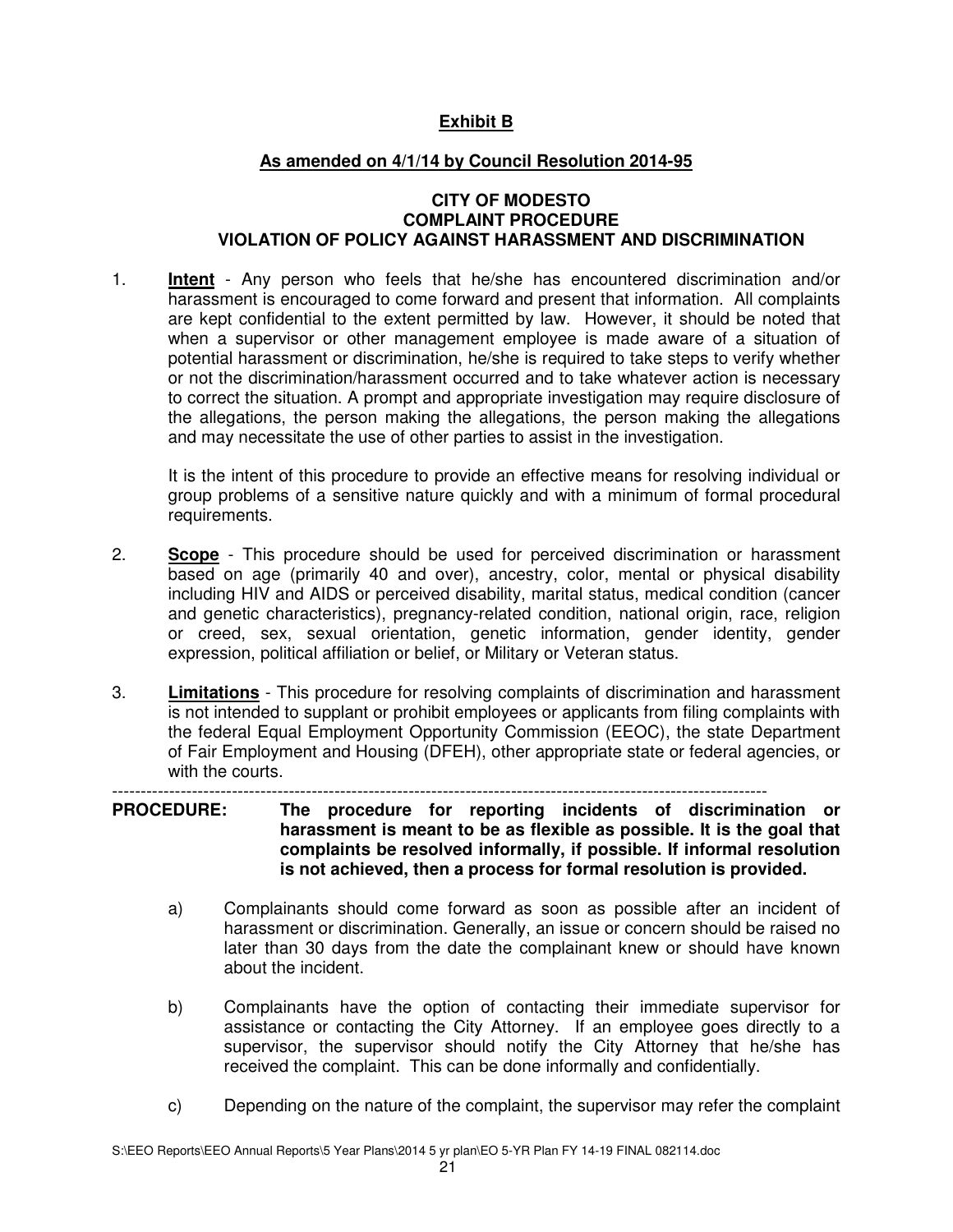immediately to the City Attorney so that a formal investigation be conducted. Alternatively, the supervisor may conduct an informal investigation or may recommend an alternative means of dispute resolution. If the complainant declines the informal or alternative process, a formal investigation by the City Attorney will be initiated.

- d) The City Attorney should begin a confidential investigation of the complaint as soon as possible. A reasonable time line to begin an internal investigation would be two-five (2-5) working days, depending on employees' work schedules.
- e) The complainant should be assured that the matter will be kept confidential to the extent possible, but be advised that a full investigation will include advising the alleged discriminator/harasser of the charges and interviewing witnesses. The alleged discriminator/harasser should be cautioned that DFEH, EEOC and this Policy prohibit any retaliation against the complainant, witnesses or other parties to the complaint. A verified allegation of retaliation will be treated as a violation of this policy and the City may take action against the retaliator, even if the original complaint is not determined to have merit.
- f) The investigation may include witness interviews, review of documents or materials and discussions with the complainant and the alleged discriminator/harasser. Witnesses shall be directed to maintain confidentiality during the investigation and shall be admonished not to engage in retaliation against either the complainant or alleged discriminator/harasser.
- g) The investigation should be completed in a timely manner. If the investigation will require greater than 30 days, the investigator or department shall notify the complainant of the status of the investigation and anticipated completion date.
- h) The investigator will prepare a written report including a finding related to each allegation. The complainant and the alleged discriminator/harasser shall be notified of the findings.
- i) If the investigator finds that discrimination or harassment has occurred, the department management, in consultation with the City Attorney and the Director of Human Resources, shall determine what remedial action is appropriate. Remedial action may include but is not limited to coaching the responsible employee, training, a record of discussion, written reprimand, or formal discipline.
- j) If the complainant has first taken their complaint to a supervisor and is not satisfied with the supervisors or department's timeliness or efforts, he/she may then contact the City Attorney and the Director of Human Resources. He/she should notify the department that this is being done. If the supervisor or department cannot effect conciliation and negotiation within a reasonable amount of time, the complainant should contact the City Attorney. The City Attorney may assist the department in completing the investigation or in identifying an alternate investigator to complete the confidential investigation and come to a resolution.
- k) The complainant should be notified that he/she has the right to file a complaint with the federal Equal Employment Opportunity Commission (EEOC) or the state